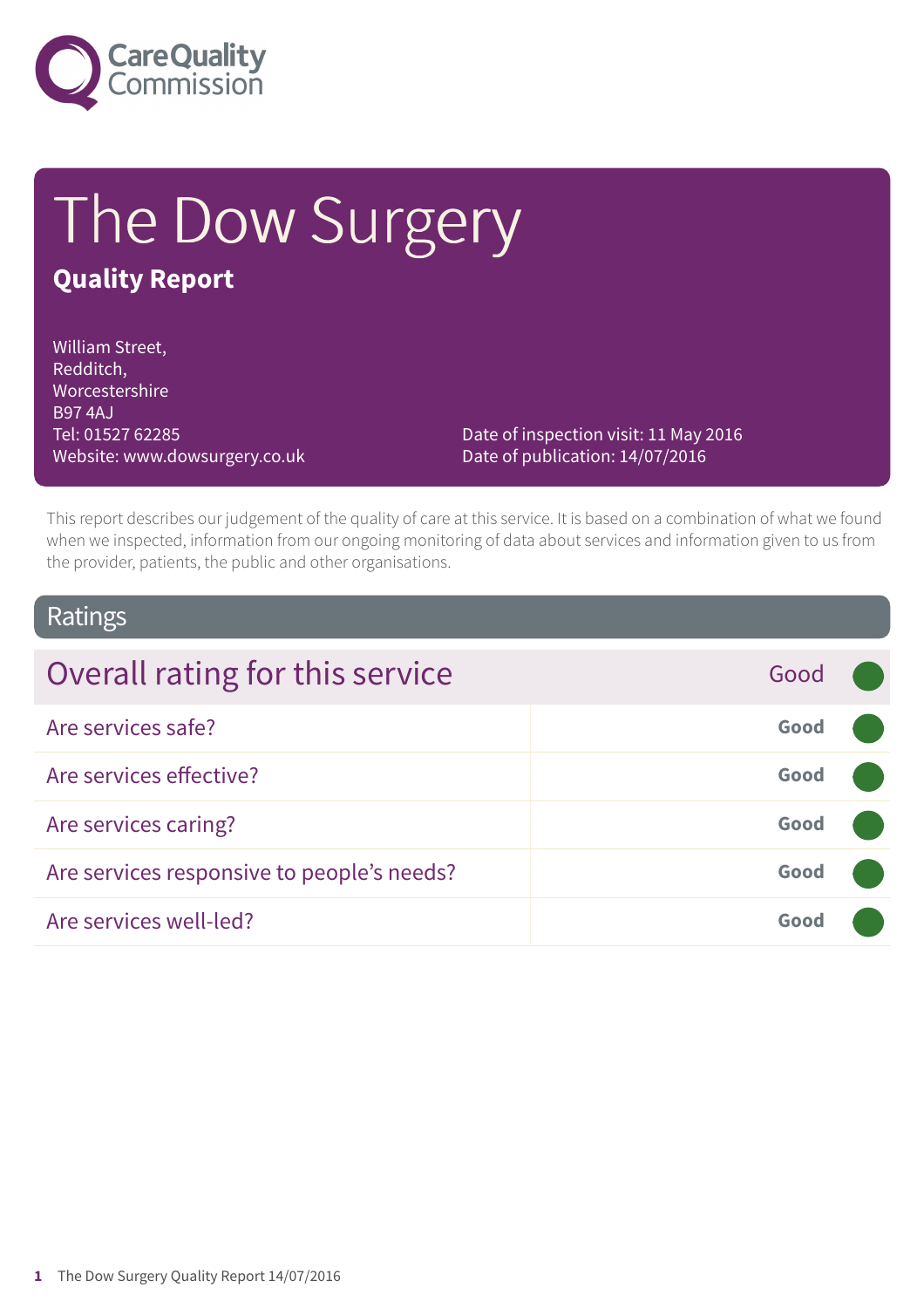### **Contents**

| Summary of this inspection                                                                                                                                                    | Page           |
|-------------------------------------------------------------------------------------------------------------------------------------------------------------------------------|----------------|
| Overall summary<br>The five questions we ask and what we found<br>The six population groups and what we found<br>What people who use the service say<br>Areas for improvement | $\overline{2}$ |
|                                                                                                                                                                               | $\overline{4}$ |
|                                                                                                                                                                               | $\overline{7}$ |
|                                                                                                                                                                               | 11             |
|                                                                                                                                                                               | 11             |
| Detailed findings from this inspection                                                                                                                                        |                |
| Our inspection team                                                                                                                                                           | 12             |
| Background to The Dow Surgery                                                                                                                                                 | 12             |
| Why we carried out this inspection                                                                                                                                            | 12             |
| How we carried out this inspection                                                                                                                                            | 12             |
| Detailed findings                                                                                                                                                             | 14             |

### Overall summary

### **Letter from the Chief Inspector of General Practice**

We carried out an announced comprehensive inspection at The Dow Surgery on 11 May 2016. Overall the practice is rated as good.

Our key findings were as follows:

- Staff understood and fulfilled their responsibilities to raise concerns and to report incidents and near misses. Information about safety was recorded, monitored, appropriately reviewed and addressed. The practice carried out an annual significant event audit to ensure learning from significant events.
- Patients' needs were assessed and care was planned and delivered following best practice guidance. The GPs were leads in different areas and had weekly meetings to discuss concerns and share learning.
- There was a clear leadership structure and staff felt supported by the GPs and the practice manager. The

practice were trying to work more closely with the virtual Patient Participation Group (PPG). Unfortunately we were not able to meet with any members of the PPG on the day of the inspection.

- The practice was aware of and complied with the requirements of the Duty of Candour.
- Risks to patients were assessed and well managed on the whole. We did however find that some risk assessments such as fire safety had not been carried out.
- Patients described staff as efficient, respectful and caring. Patients commented that they were treated with dignity and respect.
- Information about services and how to complain was available and easy to understand. Improvements were made to the quality of care as a result of complaints and concerns.
- Patients said they found it easy to make an appointment with a named GP and there was continuity of care, with urgent appointments available the same day.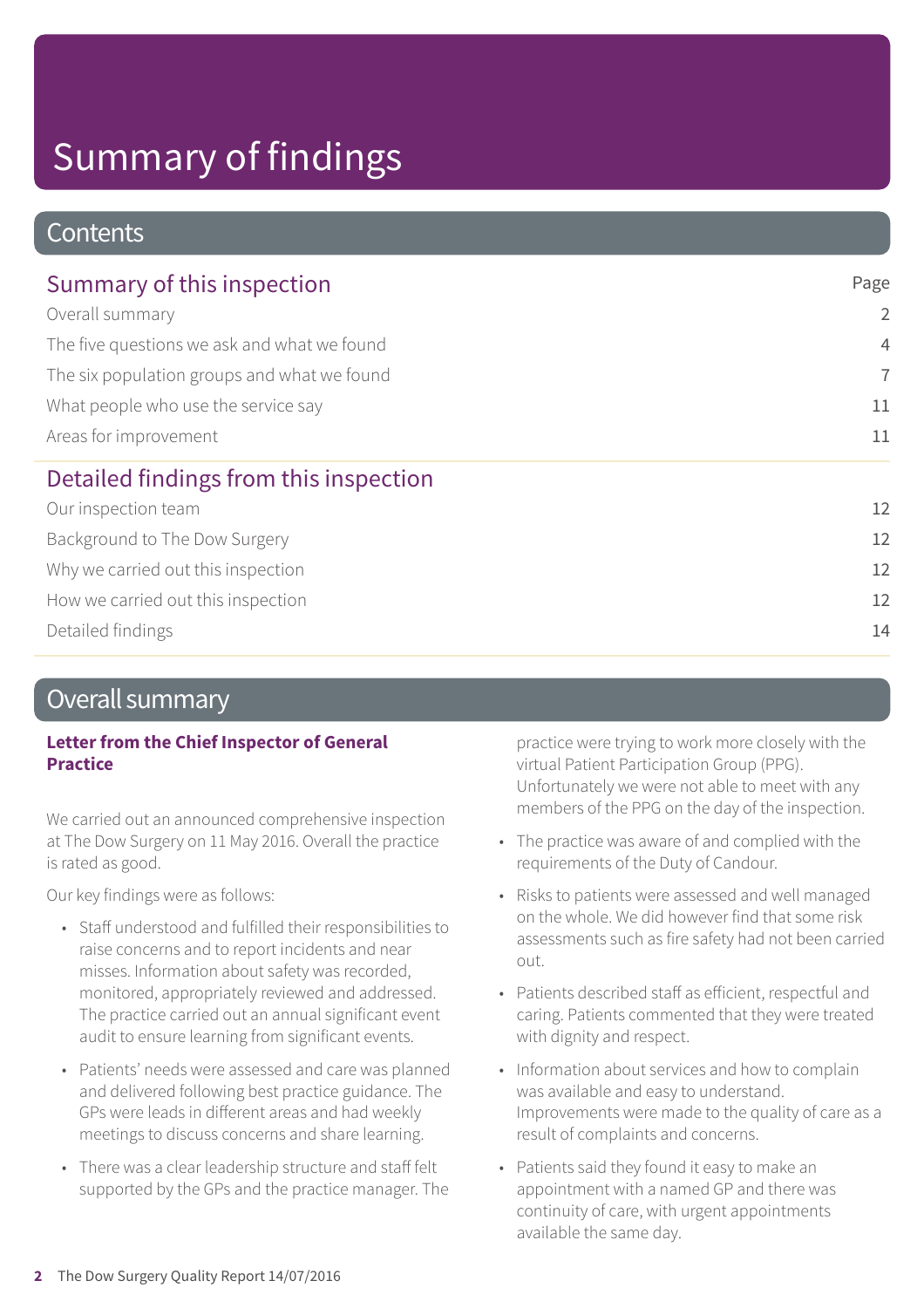#### **The provider should:**

- Undertake a fire safety risk assessment and fire drills at the recommended intervals.
- Ensure that recruitment processes and legal requirements are followed before staff are employed to work at the practice.
- Consider improving the system of appraisal for staff. Professor Steve Field (CBE FRCP FFPH FRCGP) Chief Inspector of General Practice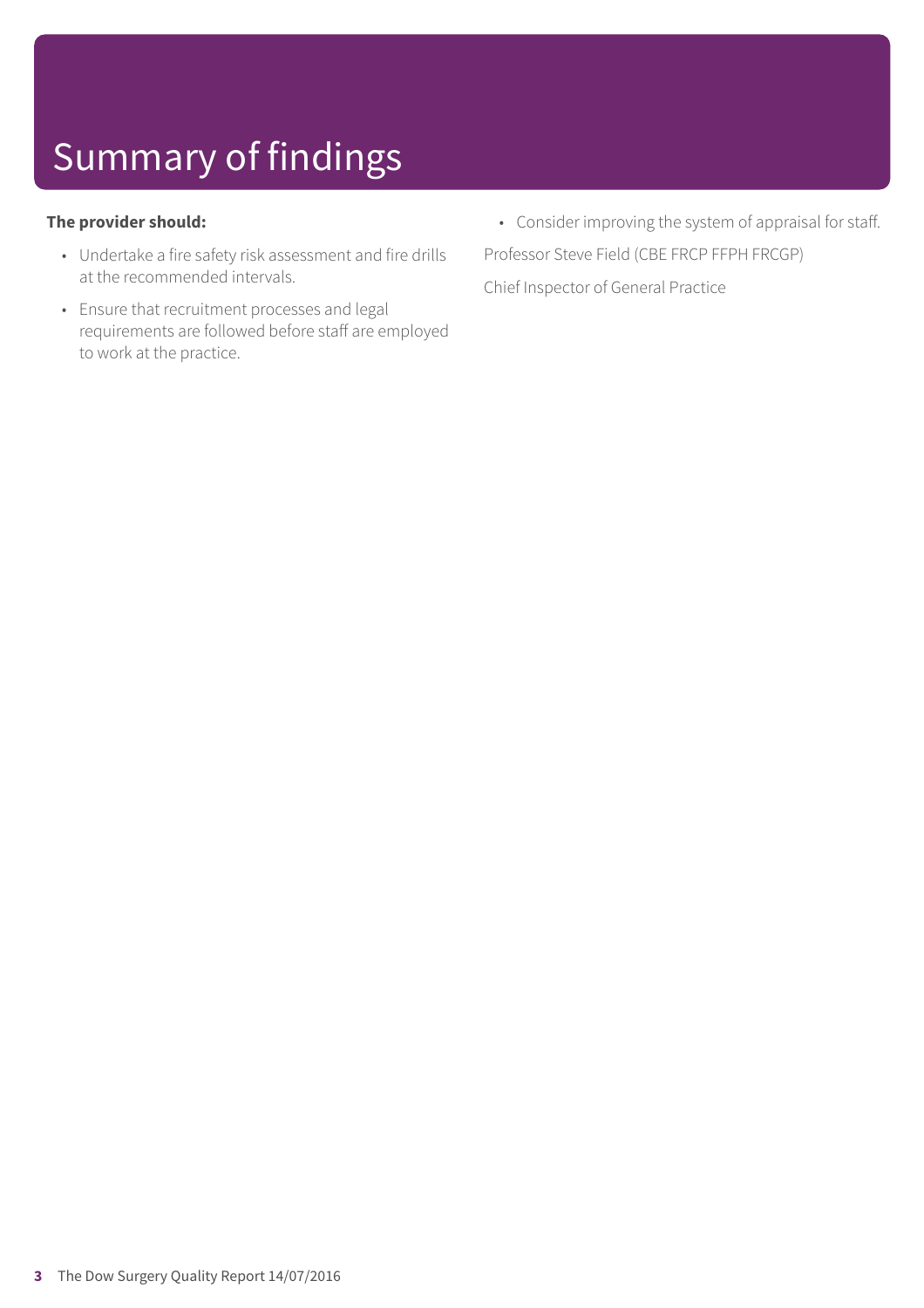### The five questions we ask and what we found

We always ask the following five questions of services.

#### **Are services safe?**

The practice is rated as requires improvement for providing safe services.

Most risks to patients were assessed and well managed but at the time of the inspection the practice had not carried out fire risk assessments and had not carried out any fire drills in the last 12 months.

Staff understood and fulfilled their responsibilities to raise concerns, and to report incidents and near misses. Lessons were learned and communicated widely to support improvement. When things went wrong patients received reasonable support, information, and a written apology. They were told about any actions to improve processes.

Information about safety was recorded, monitored, appropriately reviewed and addressed. The practice had clearly defined and embedded systems, processes and practices in place to keep patients safeguarded from abuse.

#### **Are services effective?**

The practice is rated good for providing effective services.

National patient data showed that the practice was in line with average scores for the locality on the whole. Data from the Quality and Outcomes Framework (QOF) showed patient outcomes were at or above average compared to the national average. The practice achieved 98% of the total number of points available, with 9.4% exception reporting. The practice QOF scores were 1% above the Clinical Commissioning Group (CCG) average and 3% above the national average.

Staff had received training appropriate to their roles and the practice believed in developing and training their staff. We did, however, find that non-clinical staff had not had appraisals.

#### **Are services caring?**

The practice is rated as good for providing caring services.

Data from the National GP Patient Survey published in January 2016 showed patients rated the practice higher than others for several aspects of care. For example: 90% of patients said the GP was good at listening to them compared to the CCG average of 88% and national average of 89%.

**Good –––**

**Good –––**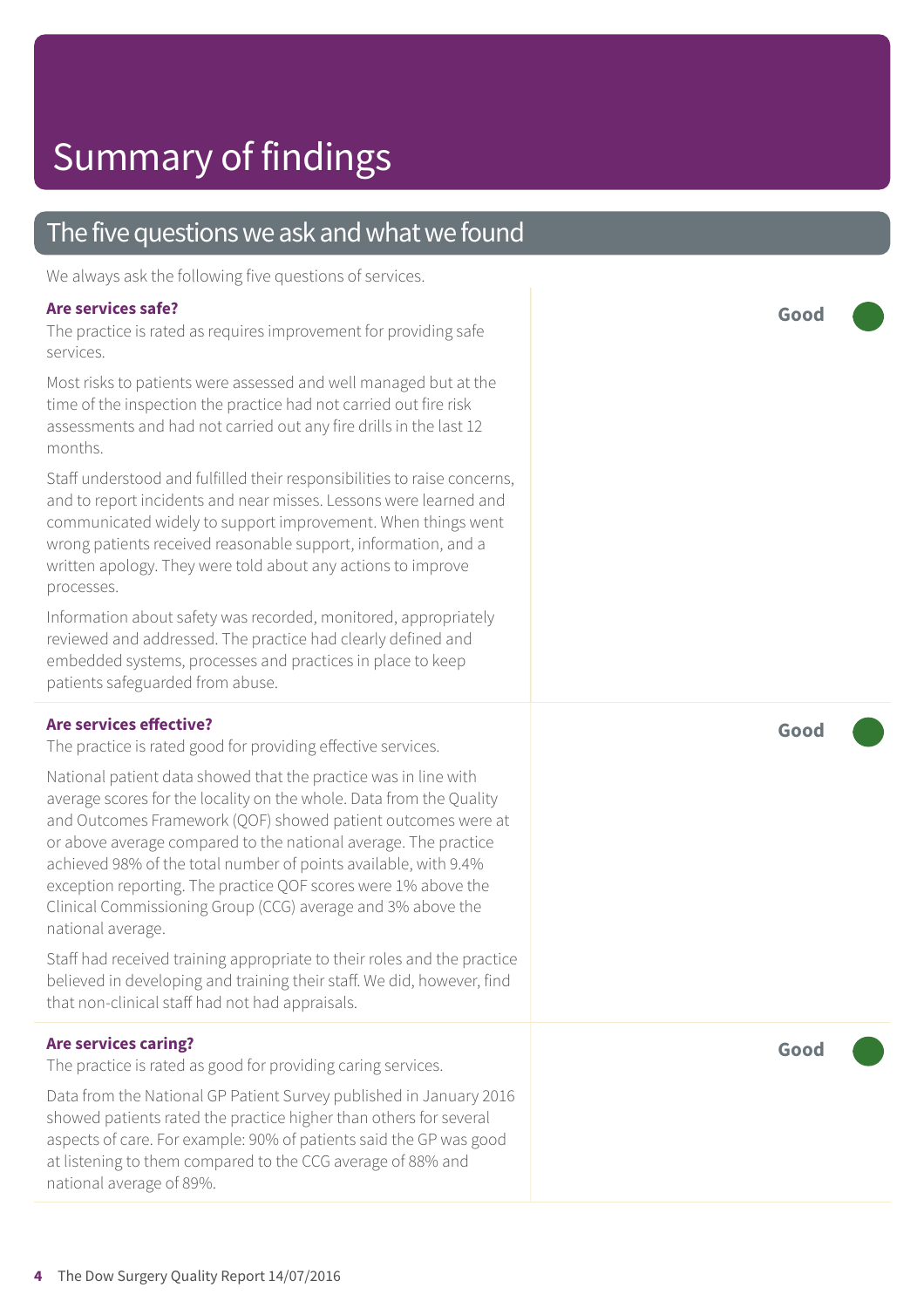Patients we spoke with during the inspection told us that they were treated with compassion, dignity and respect and they were involved in decisions about their care and treatment.

For those patients who did not speak English as a first language, interpreting services were available.

Information for patients about the services available was easy to understand and accessible. We saw staff treated patients with kindness and respect, and maintained patient and information confidentiality.

The practice maintained a register of carers so that they could offer support when needed such as social services, Age UK and social prescribing.

During the inspection we did note some negative comments about the attitude of reception staff in CQC comment cards and from patients we spoke with. We highlighted this feedback to the practice management team and partners at the time of the inspection. They were going to arrange some customer service training for front line staff.

#### **Are services responsive to people's needs?**

The practice is rated good for providing responsive services.

The practice responded to the needs of its local population and engaged well with Redditch and Bromsgrove Clinical Commissioning Group (CCG).

The practice was well equipped to meet the needs of their patients. Information about how to complain was available and easy to understand. Learning from complaints was shared and discussed at practice meetings.

Results from the National GP Patient Survey published in January 2016 showed that patients' satisfaction with how they could access care and treatment were broadly in line. Most patients we spoke with on the day of the inspection said they were able to make appointments when they needed to.

- 76% of patients were satisfied with the practice's opening hours compared to the CCG average of 78% and national average of 78%.
- 67% of patients said they could get through easily to the practice by telephone compared to the CCG average of 78% and national average of 73%.

In response to this feedback, the practice had employed another member of staff to answer calls from patients.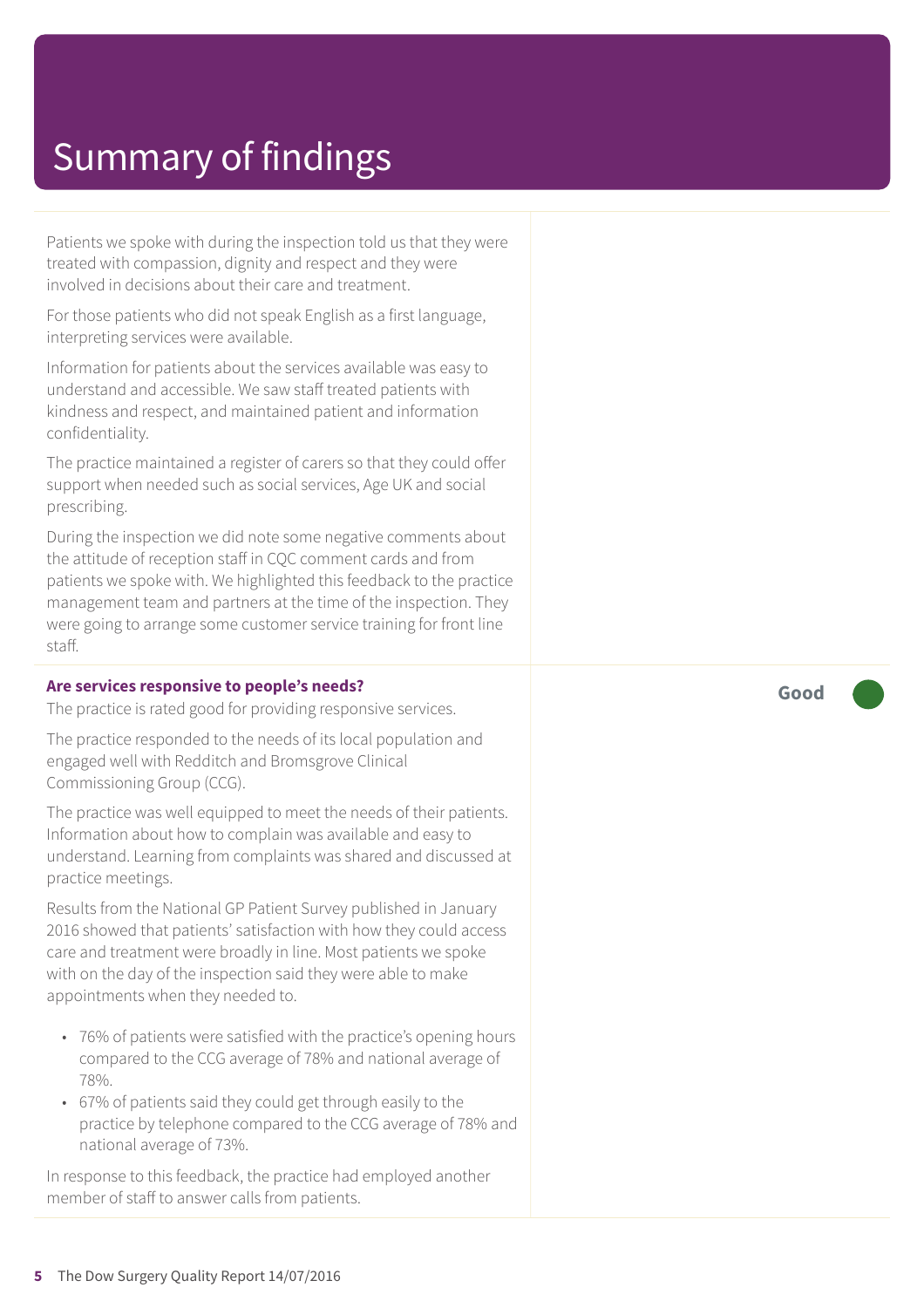#### **Are services well-led?**

The practice is rated good for being well-led.

It had a clear vision and strategy to deliver high quality care and promote good outcomes for patients. Staff told us there was an open culture and they were happy to raise issues at practice meetings. The partners were visible in the practice and staff told us they would take the time to listen to them. Staff we spoke with said there was a no blame culture which made it easier for them to raise issues. We saw that there was good morale at the practice.

The practice had a virtual Patient Participation Group (PPG) but this was not very active. A PPG is a group of patients registered with the practice, who worked with the practice team to improve services and quality of care. None of the members were able to meet with us on the day of the inspection.

The practice was aware of and complied with the requirements of the Duty of Candour. The partners encouraged a culture of openness and honesty. The practice had systems in place for notifiable safety incidents and made sure this information was shared with staff to ensure appropriate action was taken.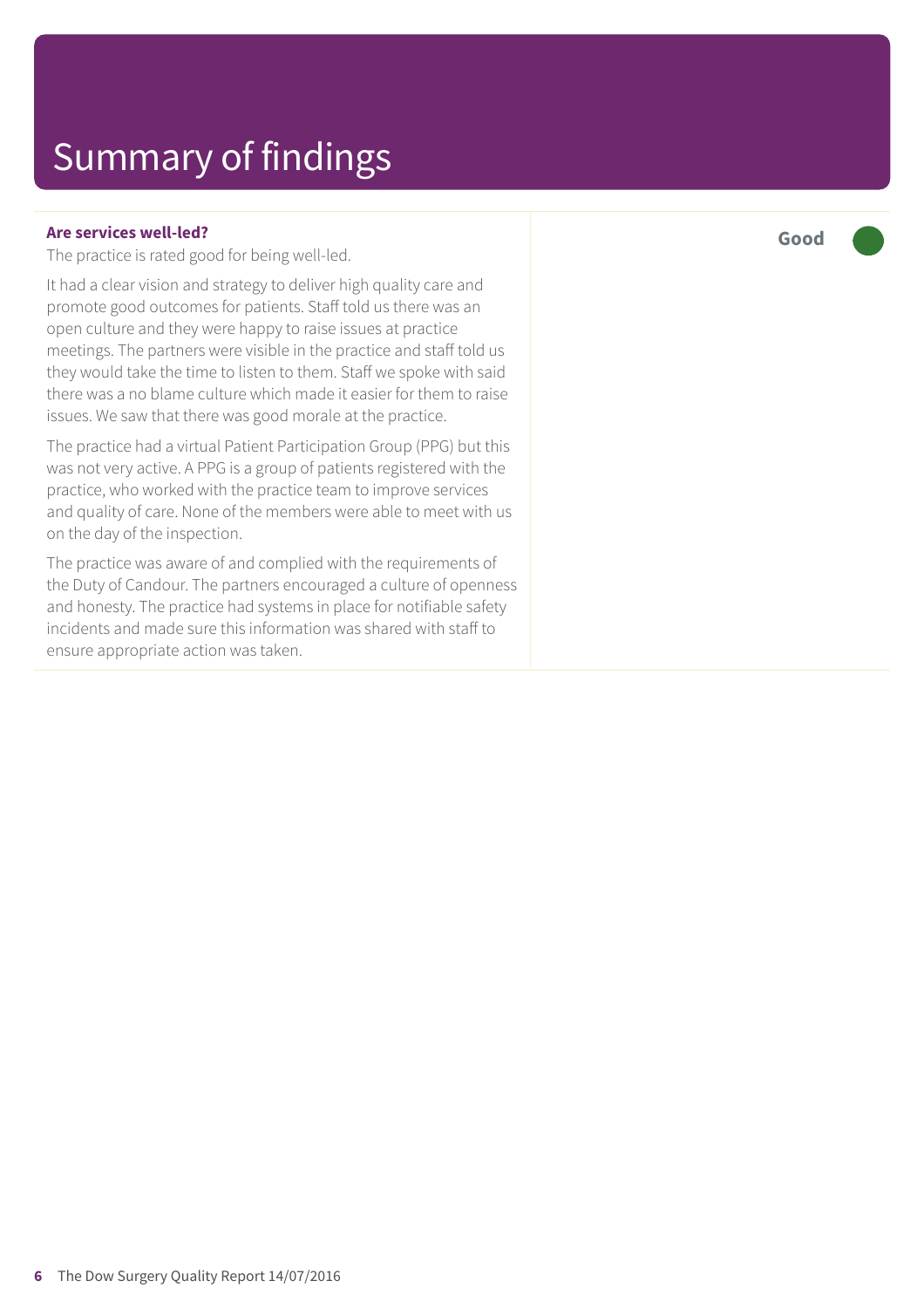### The six population groups and what we found

We always inspect the quality of care for these six population groups.

#### **Older people**

The practice is rated as good for the care of older patients.

The practice offered personalised care to meet the needs of older patients in its population and had a range of enhanced services for example unplanned admissions. The GPs met on a weekly basis and unplanned admissions were discussed. Patients over the age of 75 were allocated a named GP but had the choice of seeing whichever GP they preferred.

The practice looked after patients in two care homes. Following the inspection we contacted the care homes and received positive feedback about the care delivered by the GPs at the practice. The practice offered home visits to patients who required this and patients who were housebound.

#### **People with long term conditions**

The practice is rated as good for the care of people with long-term conditions.

Nursing staff and GPs had lead roles in chronic disease management and patients at risk of hospital admission were identified as a priority. The practice had lead clinicians for Chronic Obstructive Pulmonary Disease (COPD) (the name given to a group of lung diseases), asthma and diabetes and ran regular clinics. The practice monitored their clinics regularly and had a well organised recall system which enabled them to monitor when patients either cancelled appointments or did not attend appointments so that these patients were recalled. Patients who cancelled or failed to attend appointments were automatically sent another appointment. Any patient who did not attend three appointments would be referred to a clinician for further action.

The practice carried out a lot of work in respect of diabetes prevention and discussed lifestyle issues with patients. The practice referred patients to the Xpert system (a knowledge based system) for advice and understanding of their diabetes.

A daily phlebotomy (blood-taking) service was provided.

All patients with a long-term condition had a named GP and a structured annual review to check their health and medicines needs were being met. For those patients with the most complex needs, the named GP worked with relevant health and care professionals to deliver a multidisciplinary package of care.

**Good –––**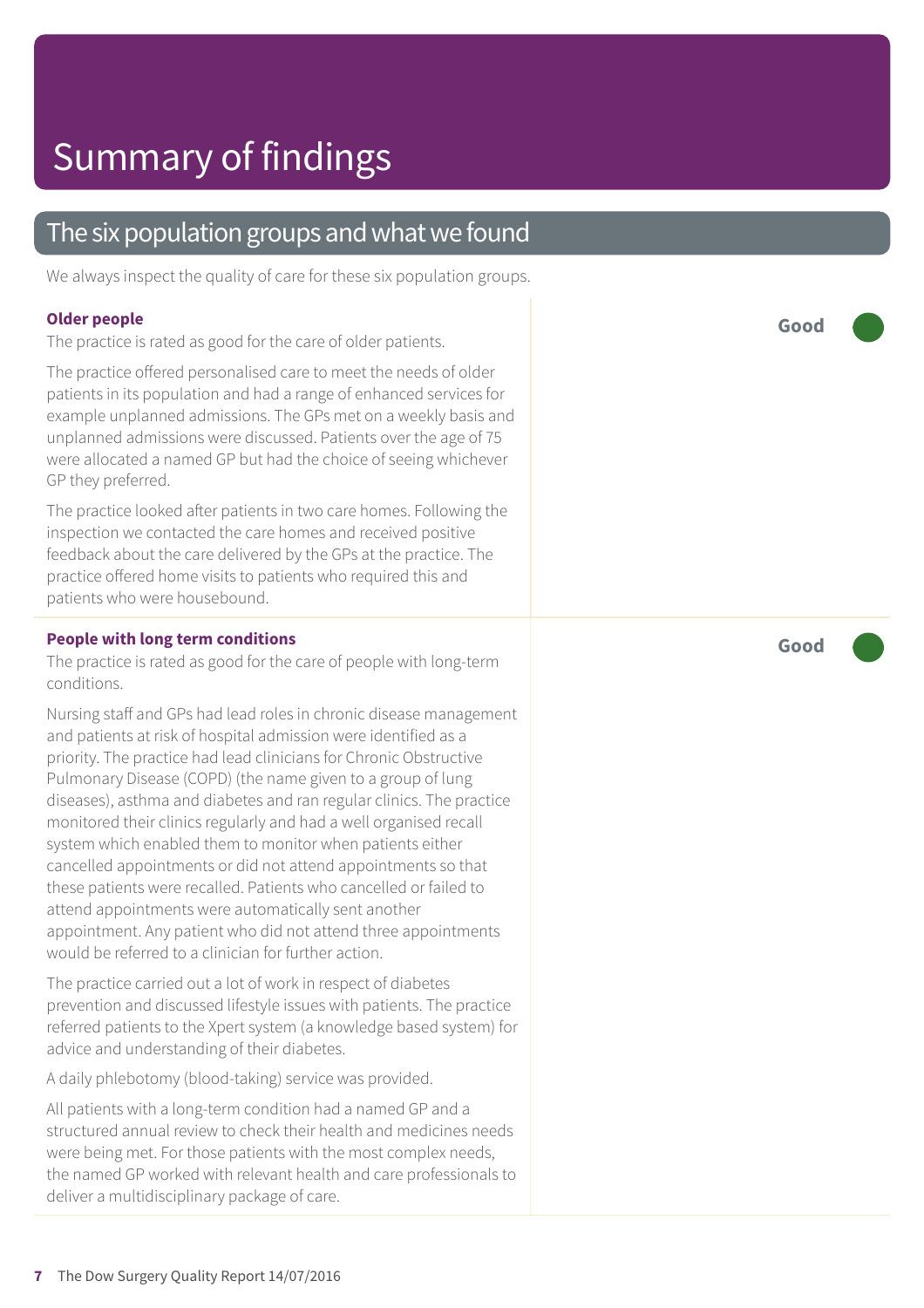### **Families, children and young people**

The practice is rated as good for the care of families, children and young people.

There were systems in place to follow up on children the practice was concerned about, for example children who did not attend for appointments. Computerised alerts had been put in the notes of those patients where there were safeguarding concerns.

Childhood immunisation rates for the vaccinations given were comparable to the CCG averages.

For example: the vaccinations given to under two year olds ranged from 83% to 99% compared to the CCG average of 82% to 99% and for five year olds from 93% to 98% compared to the CCG average of 94% to 98%.

The practice provided comprehensive sexual health services. Every Monday the practice ran a family planning drop in clinic for patients.

Appointments were available outside of school hours with GPs and nurses and the premises were suitable for children and babies. Same day appointments were always provided for children aged five and under if a parent or guardian was worried.

Antenatal and postnatal checks were carried out in the practice. The practice had baby changing facilities.

#### **Working age people (including those recently retired and students)**

The practice is rated as good for the care of working-age people (including those recently retired and students) and the practice had adjusted the services it offered to ensure these were accessible, flexible and offered continuity of care.

The practice offered a service where prescriptions could be delivered straight to the pharmacy so patients could collect medicines directly from the pharmacist. The practice also offered online repeat prescriptions and online access to appointments.

The practice offered extended hours for GP and nursing appointments on Wednesday morning from 7.30am and one evening a week up to 8.10pm. The practice also opened once a month for Saturday clinics. Appointments were available Monday to Friday from 8.30am to 6.30pm.

Telephone advice was available each day from a GP or nurse. Telephone advice was also available from a pharmacist once a week.

**Good –––**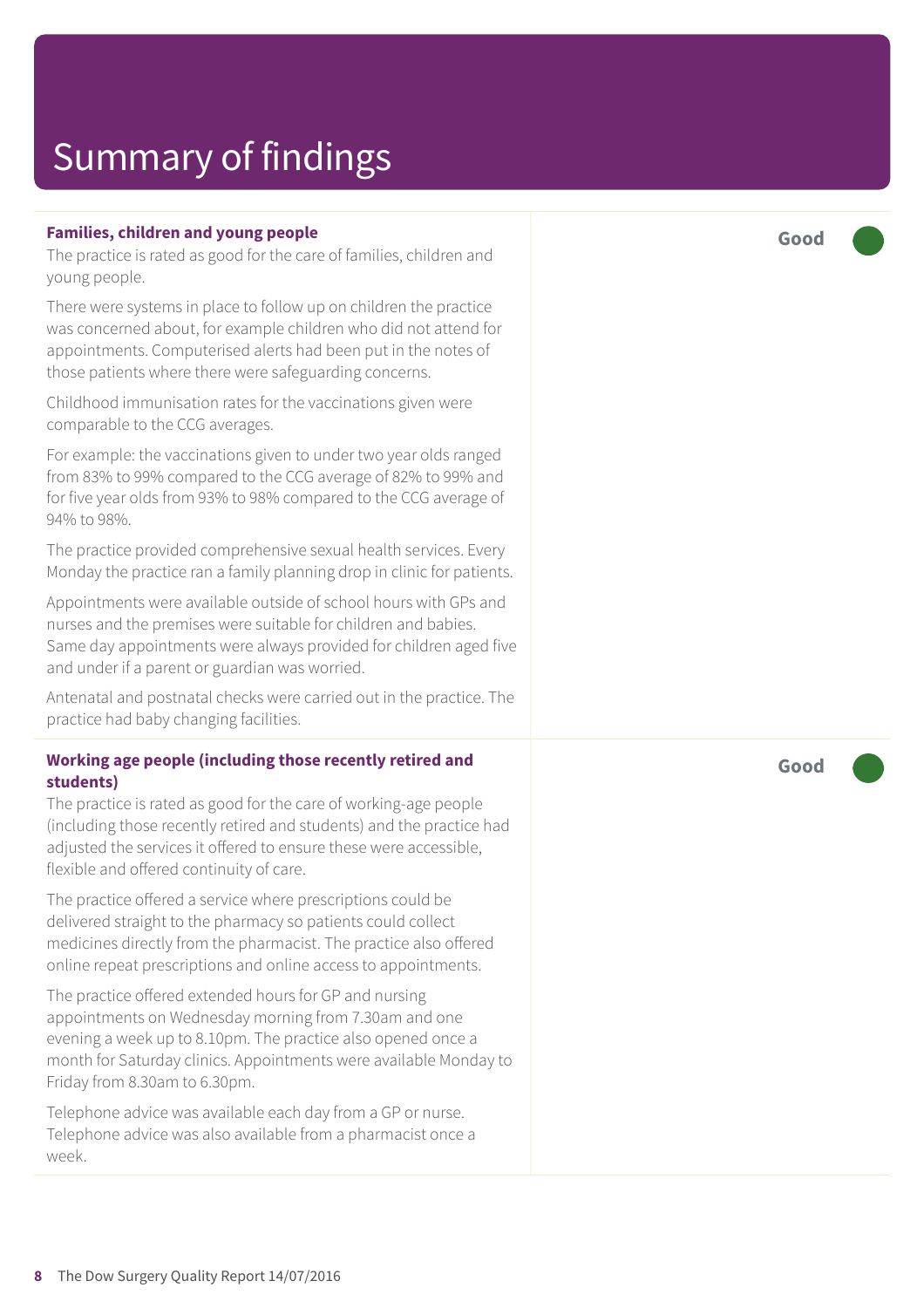The practice's uptake for the cervical screening in the last 5 years was 82% which was the same as the national average. There was a policy to offer telephone reminders for patients who did not attend for their cervical screening test.

#### **People whose circumstances may make them vulnerable**

The practice is rated as good for the care of people whose circumstances may make them vulnerable.

All patients with a learning disability were offered an annual health check and longer appointments were allocated. At the time of the inspection the practice had 38 patients on the learning disability register and all of them had attended an annual health check in the last 12 months.

Carers were also offered an annual health check and they were offered carer support intervention if appropriate. 2% of the practice list were registered as carers.

Home visits were provided to elderly, disabled and housebound patients. Patients whose first language was not English were supported by involving interpreters.

The practice adopted the gold standards framework for palliative care and management of safeguarding issues. The practice had palliative care meetings every six weeks. District nurses, Macmillan nurses and social services were invited to these meetings. GPs regularly attended Child Protection Case Conferences.

Staff knew how to recognise signs of abuse in vulnerable adults and children. Staff were aware of their responsibilities regarding information sharing, documentation of safeguarding concerns and how to contact relevant agencies in normal working hours and out of hours.

#### **People experiencing poor mental health (including people with dementia)**

The practice is rated as good for the care of people experiencing poor mental health (including people with dementia).

The practice proactively screened patients for dementia. The percentage of patients diagnosed with dementia whose care had been reviewed in a face-to-face review in the preceding 12 months was 80% which was just below the CCG average and national average of 84%.

Longer appointments were available for patients with poor mental health. There were alerts on patients' records where it was known

**Good –––**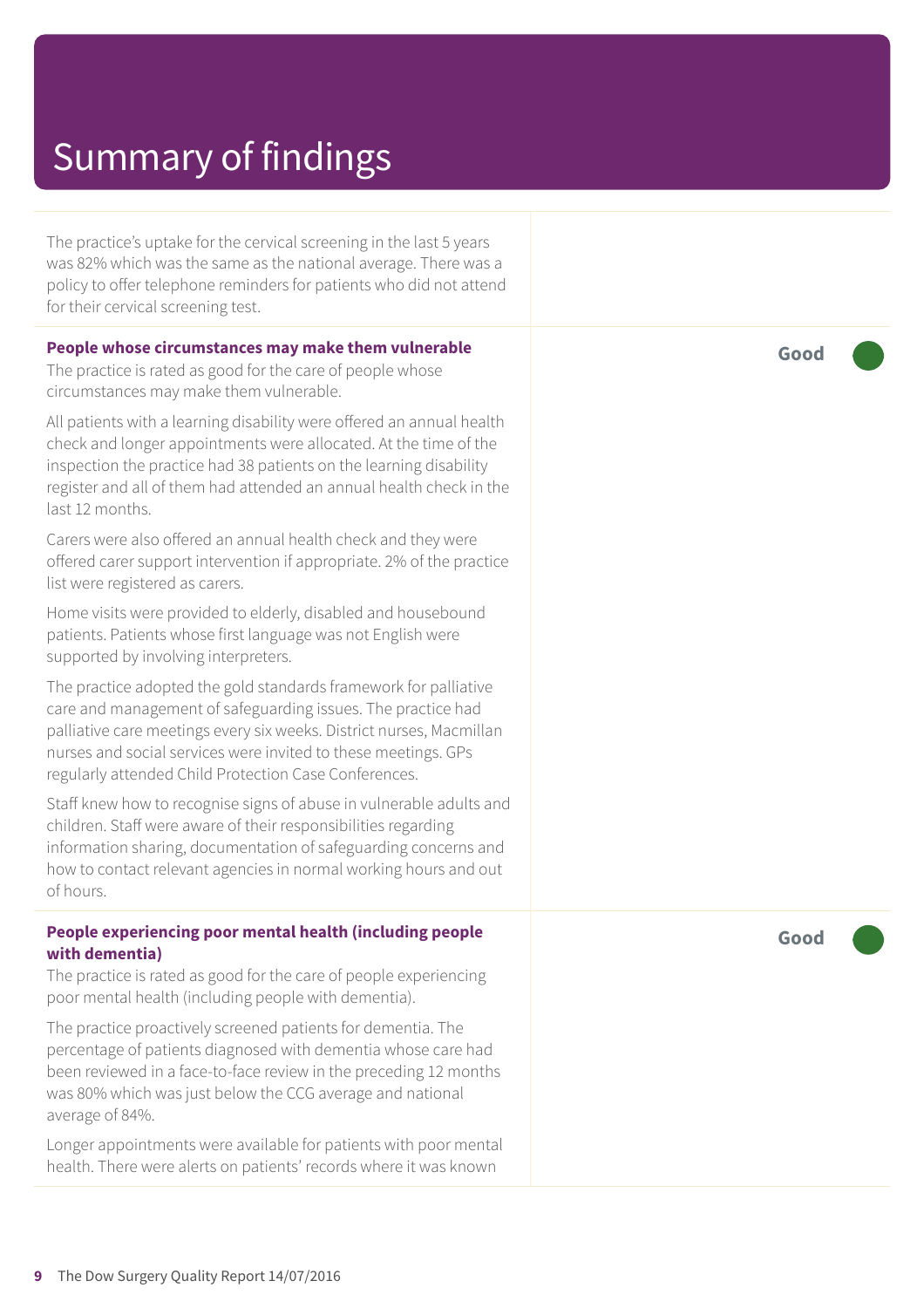extra time would be needed. All staff at the practice had completed the dementia awareness training. Patients on the mental health register and those with dementia had comprehensive care plans and received annual health checks.

Patients with mental health conditions were kept on a register so that the practice could ensure that they had regular appointments and try to avoid unplanned admissions.

The practice promoted a counselling service which patients told us they found helpful.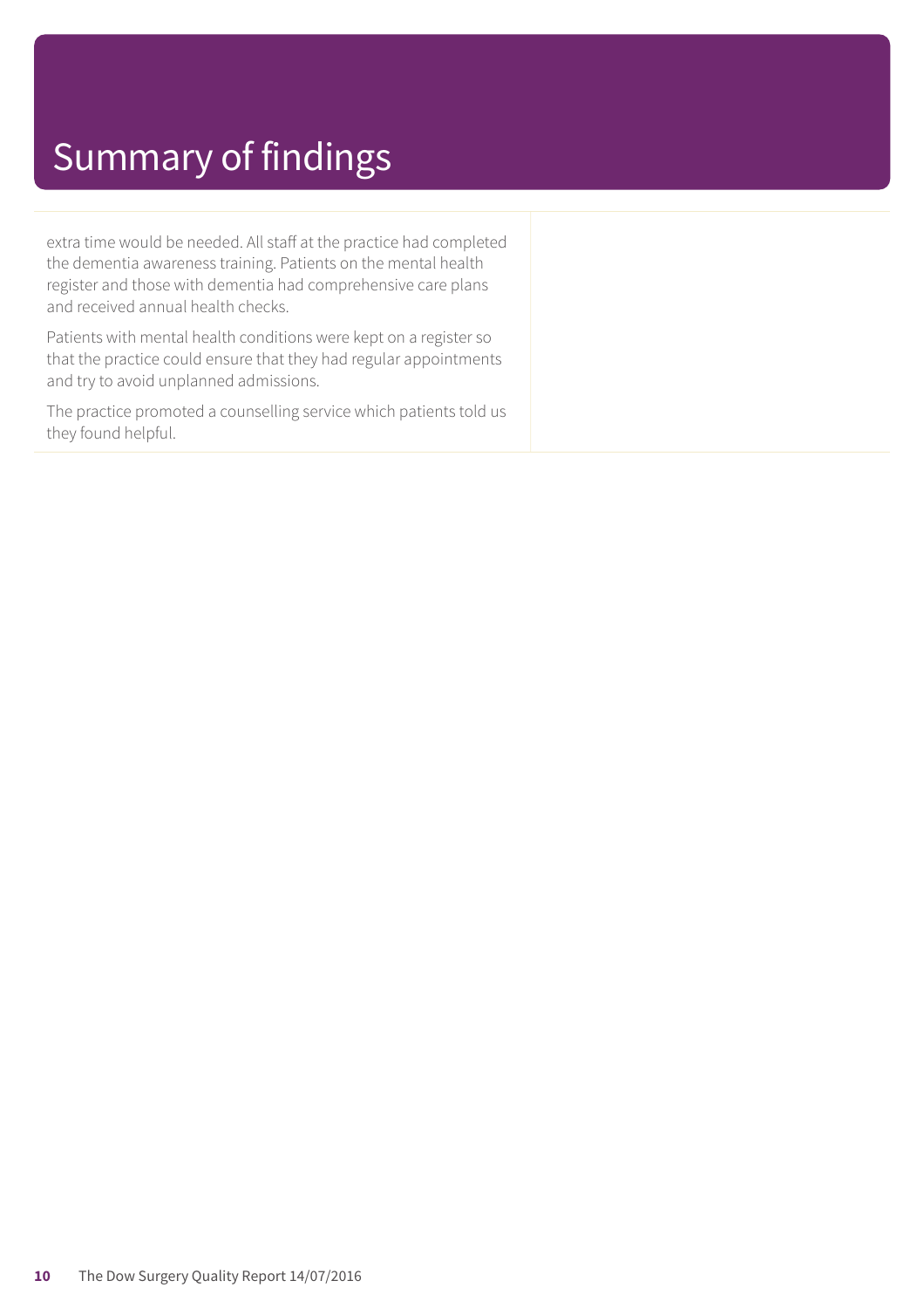### What people who use the service say

The National GP Patient Survey results published in January 2016 showed the practice was in line with and sometimes lower than local and national averages. There were 136 responses which represented a response rate of 50%.

- 67% of patients found it easy to get through to this practice by telephone compared to a CCG average of 78% and a national average of 73%.
- 66% of patients were able to get an appointment to see or speak to someone the last time they tried compared to a CCG average of 75% and national average of 76%.
- 86% of patients described the overall experience of their GP practice as fairly good or very good compared to a CCG average of 87% and national average of 85%.
- 81% of patients said they would definitely or probably recommend their GP practice to someone who has just moved to the local area compared to a CCG average of 81% and national average of 79%.

As part of our inspection we also asked for CQC comment cards to be completed by patients prior to our inspection. We received 31 comment cards, most of which were very positive about the standard of care received. Patients described staff as efficient, respectful and caring and the standard of care they had received as high. However we did receive negative comments about the attitude of some reception staff.

We spoke with 10 patients during the inspection. Most patients we spoke with were extremely happy with the care they received. They were complimentary about the clinical staff, describing them as helpful, understanding and felt that they were treated with dignity and respect. Patients told us they felt involved in their care, and that GPs provided guidance and took the time to discuss treatment options. Patients were aware that they could choose to see a specific GP if they required. The practice received positive comments through the NHS Friends and Family Test. Some of the patients we spoke with on the day of the inspection were unhappy about the attitude of some reception staff.

### Areas forimprovement

#### **Action the service SHOULD take to improve**

• Undertake a fire safety risk assessment and fire drills at the recommended intervals.

- Ensure that recruitment processes and legal requirements are followed before staff are employed to work at the practice.
- Consider improving the system of appraisal for staff.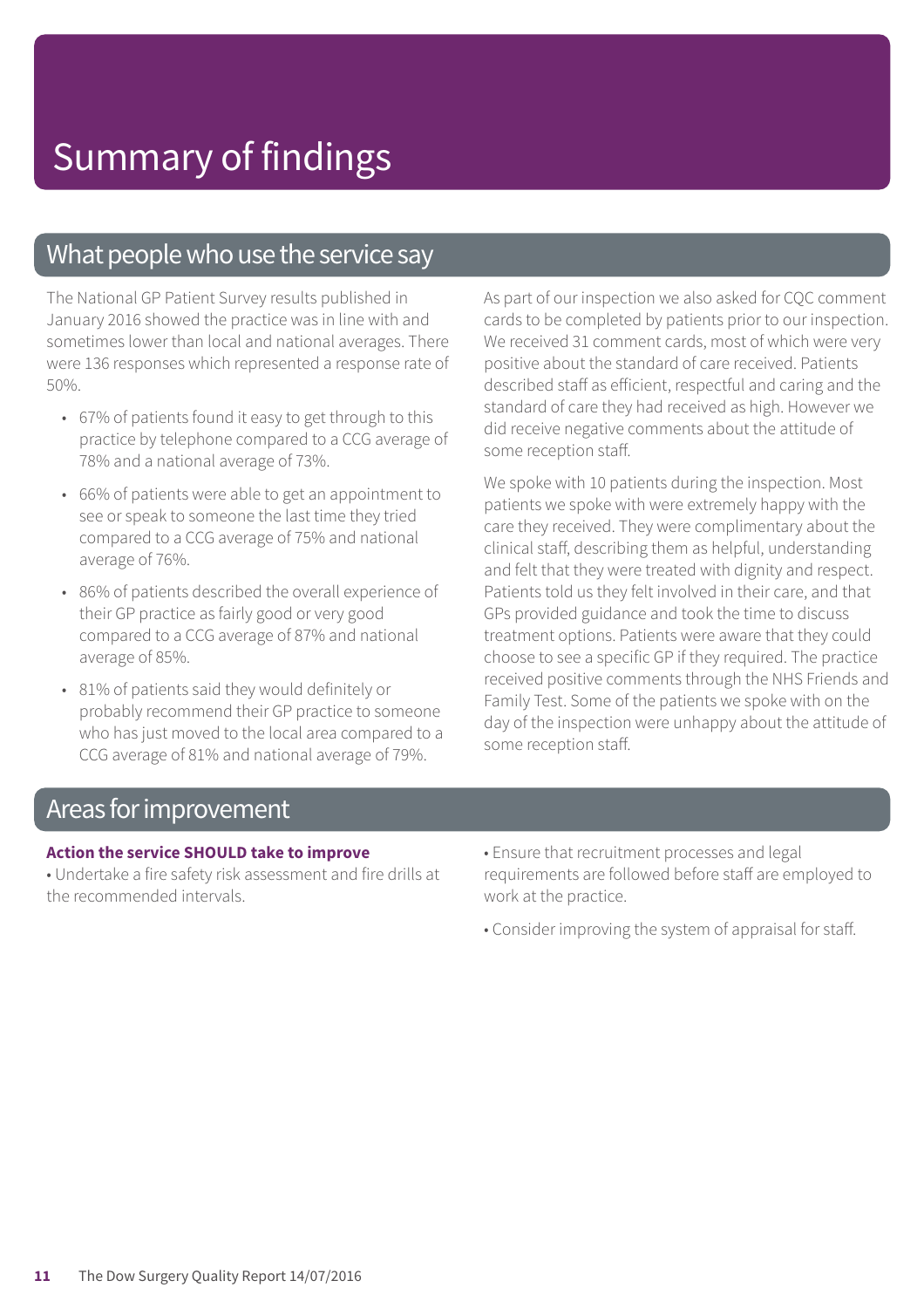

# The Dow Surgery **Detailed findings**

### Our inspection team

### **Our inspection team was led by:**

a Care Quality Commission (CQC) inspector. The team included a GP specialist advisor, a practice manager specialist advisor and an expert by experience. Experts by experience are members of the inspection team who have received care and experienced treatment from a similar service.

### Background to The Dow **Surgery**

The Dow Surgery is situated in Redditch town centre. The practice has a list size of 11,500 patients.

The practice has six GP partners and two salaried GPs (a mixture of male and female offering patients their preferred choice). The practice has six practice nurses, a healthcare assistant (HCA) and a phlebotomist (person who takes blood).

The clinical team are supported by a practice manager, a deputy practice manager and a team of reception and administrative staff. A pharmacist also attends the practice on a weekly basis to offer advice to patients. The practice also has an in-house counsellor. The practice carries out minor surgery such as removal of skin lesions.

The practice has a virtual Patient Participation Group (PPG), a group of patients registered with a practice who work with the practice team to improve services and the quality of care.

The Dow Surgery is a training practice providing up to two GP training places. A GP trainee is a qualified doctor who is training to become a GP through a period of working and

training in a practice. Only approved training practices can employ GP trainees and the practice must have at least one approved GP trainer. The practice is also a teaching practice and provides placements for medical students who have not yet qualified as doctors.

The practice holds a General Medical Services (GMS) contract with NHS England. This is a contract between NHS England and general practices for delivering general medical services and is the commonest form of GP contract.

The practice is open from 8am to 6.30 pm Monday to Friday. Appointments are available between 8.30am and 6.30pm. The practice does offer extended hours on Wednesday morning from 7.30am and one evening a week up to 8.10pm. The practice opens once a month for a Saturday morning clinic.

The practice does not provide out of hours services beyond these hours. Information for out of hours GP services is provided for patients at the practice, on the website and on the out of hours' answerphone message. This service is provided by Care UK.

### Why we carried out this inspection

We inspected this service as part of our new comprehensive inspection programme under section 60 of the Health and Social Care Act 2008 as part of our regulatory functions. This inspection was planned to check whether the provider is meeting the legal requirements and regulations associated with the Health and Social Care Act 2008, to look at the overall quality of the service, and to provide a rating for the service under the Care Act 2014.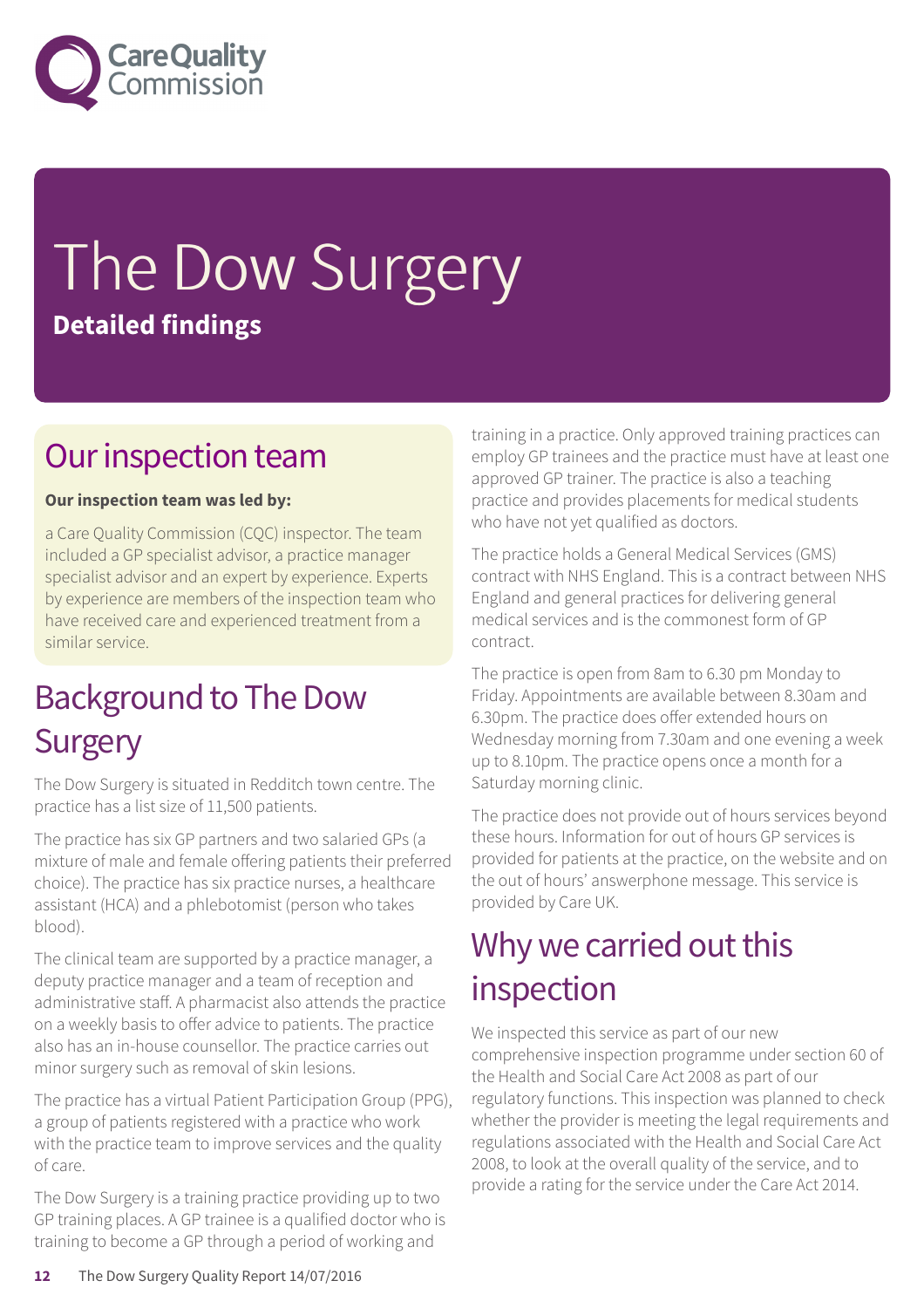# Detailed findings

Please note that references to the Quality and Outcomes Framework data in this report relate to the most recent information available to CQC at the time of the inspection.

### How we carried out this inspection

Before this inspection, we reviewed a range of information we held about the practice and asked other organisations to share what they knew. These organisations included Redditch and Bromsgrove Clinical Commissioning Group (CCG), NHS England Area Team and Healthwatch. CCGs are groups of general practices that work together to plan and design local health services in England. They do this by 'commissioning' or buying health and care services.

We carried out an announced inspection on 11 May 2016. We sent CQC comment cards to the practice before the inspection and received 31 completed cards with information about those patients' views of the practice.

During the inspection we spoke with 10 patients and a total of nine members of staff including the practice manager, GPs and one of the practice nurses.

To get to the heart of patients' experiences of care and treatment, we always ask the following five questions:

- Is it safe?
- Is it effective?
- Is it caring?
- Is it responsive to people's needs?
- Is it well-led?

We also looked at how well services are provided for specific groups of people and what good care looks like for them. The population groups are:

- Older people
- People with long-term conditions
- Families, children and young people
- Working age people (including those recently retired and students)
- People whose circumstances may make them vulnerable
- People experiencing poor mental health (including people with dementia)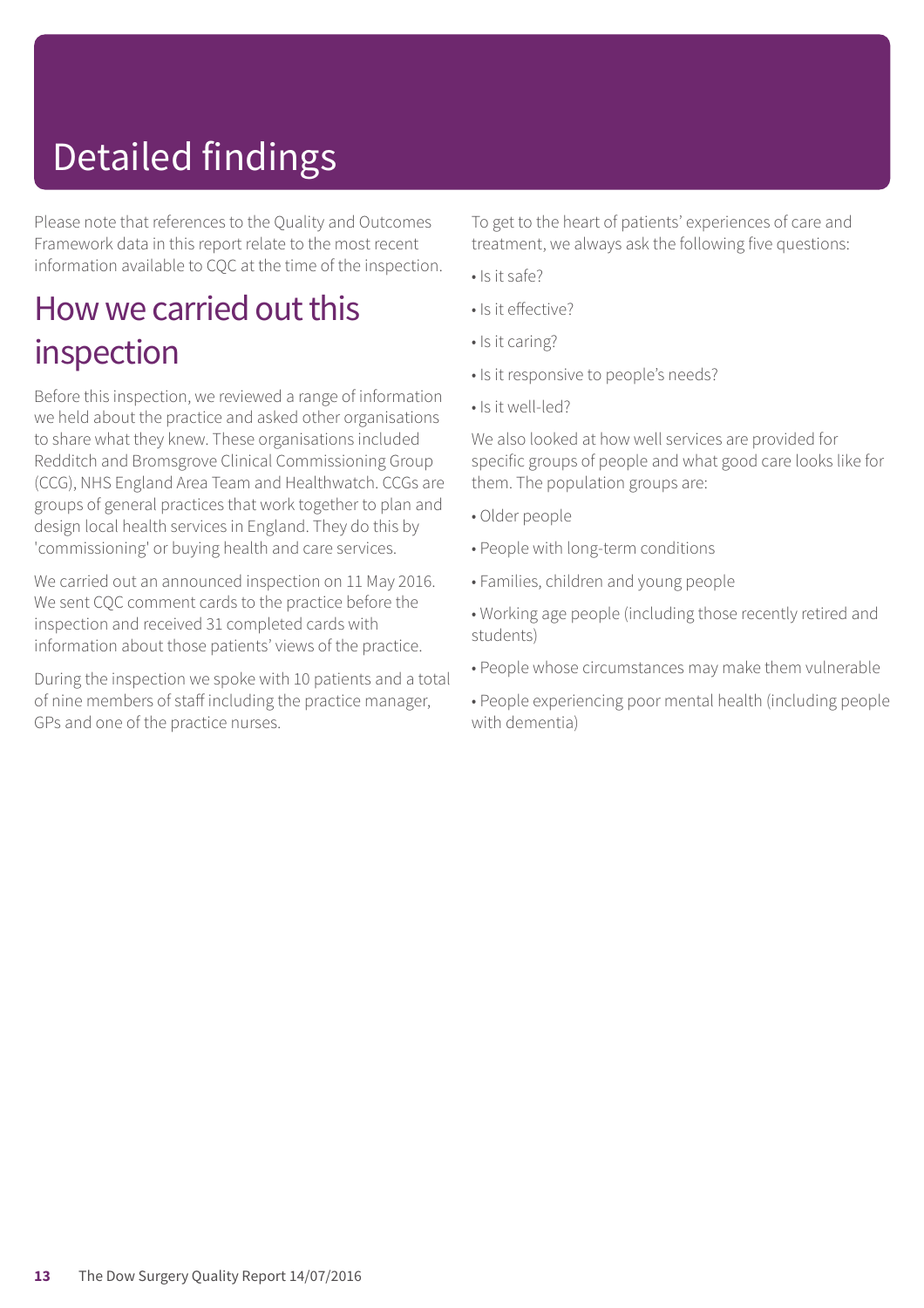## Are services safe?

## **Our findings**

### **Safe track record and learning**

The practice prioritised safety and reported and recorded significant events. During the inspection we saw that within the last year 12 significant events had been reported. Staff used incident forms on the practice's computer system and completed the forms for the attention of the practice manager. Incidents were discussed at practice meetings and were a rolling item on the agenda. Memos were circulated to all members of staff after the meeting to ensure that if any member of the team did not attend they could still keep up to date.

The incident recording form supported the recording of notifiable incidents under the Duty of Candour. (The Duty of Candour is a set of specific legal requirements that providers of services must follow when things go wrong with care and treatment). The staff we spoke with were aware of their responsibilities to raise concerns and knew how to report incidents and near misses.

We reviewed safety records, incident reports and minutes of practice meetings where these were discussed and saw evidence of changing practice in response to these. For example, as a result of a delay in responding to an abnormal blood test result which came in out of hours there was a change of practice to the way out of hours' correspondence was dealt with. The practice shared another example of changes being made to the process for giving vaccinations to children with rare conditions to prevent recurrence following an incident.

Patient Safety Alerts were sent to the practice manager and the deputy practice manager in their absence who distributed these to the other GPs, the practice nurses and the pharmacist. We saw evidence that an alert about a particular medicine was circulated to all members of staff in March 2016.

#### **Overview of safety systems and processes**

The practice had processes and practices in place to keep people safe, which included:

• The practice had systems to manage and review risks to vulnerable children, young people and adults. One of the partners was the safeguarding lead for vulnerable adults and one of the partners was the safeguarding lead for children for the practice. We looked at training

records which showed that all staff had received relevant role specific training on safeguarding between September 2015 and May 2016. The GPs had received level 3 safeguarding training. Safeguarding was on the agenda at each monthly practice meeting and we saw minutes of these. Staff knew how to recognise signs of abuse in older people, vulnerable adults and children. They were also aware of their responsibilities and knew how to share information, properly record safeguarding concerns and how to contact the relevant agencies in working hours and out of normal hours. Contact details were available in every clinical room. There was a system to highlight vulnerable patients on the practice's electronic records. Staff described examples of situations where they had identified and escalated concerns appropriately about the safety of a vulnerable child and vulnerable adult.

- We observed the premises to be visibly clean and tidy. One of the practice nurses was the infection control lead. There was an infection control protocol in place and staff had received up to date training. The practice had asked the Clinical Commissioning Group (CCG) infection control lead to review infection control in the practice and had implemented changes following this review. For example a different cleaning company was appointed and risk assessments were carried out to ensure that floor areas were kept as clutter free as possible. New flooring was put in the minor surgery suite.
- The practice had a recruitment policy that set out the standards it followed when recruiting clinical and non-clinical staff. Records we looked at contained evidence that appropriate recruitment checks had been undertaken prior to employment, for example, proof of identity, qualifications, registration with the appropriate professional body and the appropriate checks through the DBS. All HR policies within the practice were kept in an employment handbook which was accessible to all staff.
- The practice was a training practice providing up to two GP training places. A GP trainee is a qualified doctor who is training to become a GP through a period of working and training in a practice. The practice was also a teaching practice and provided placements for medical students who had not yet qualified as doctors.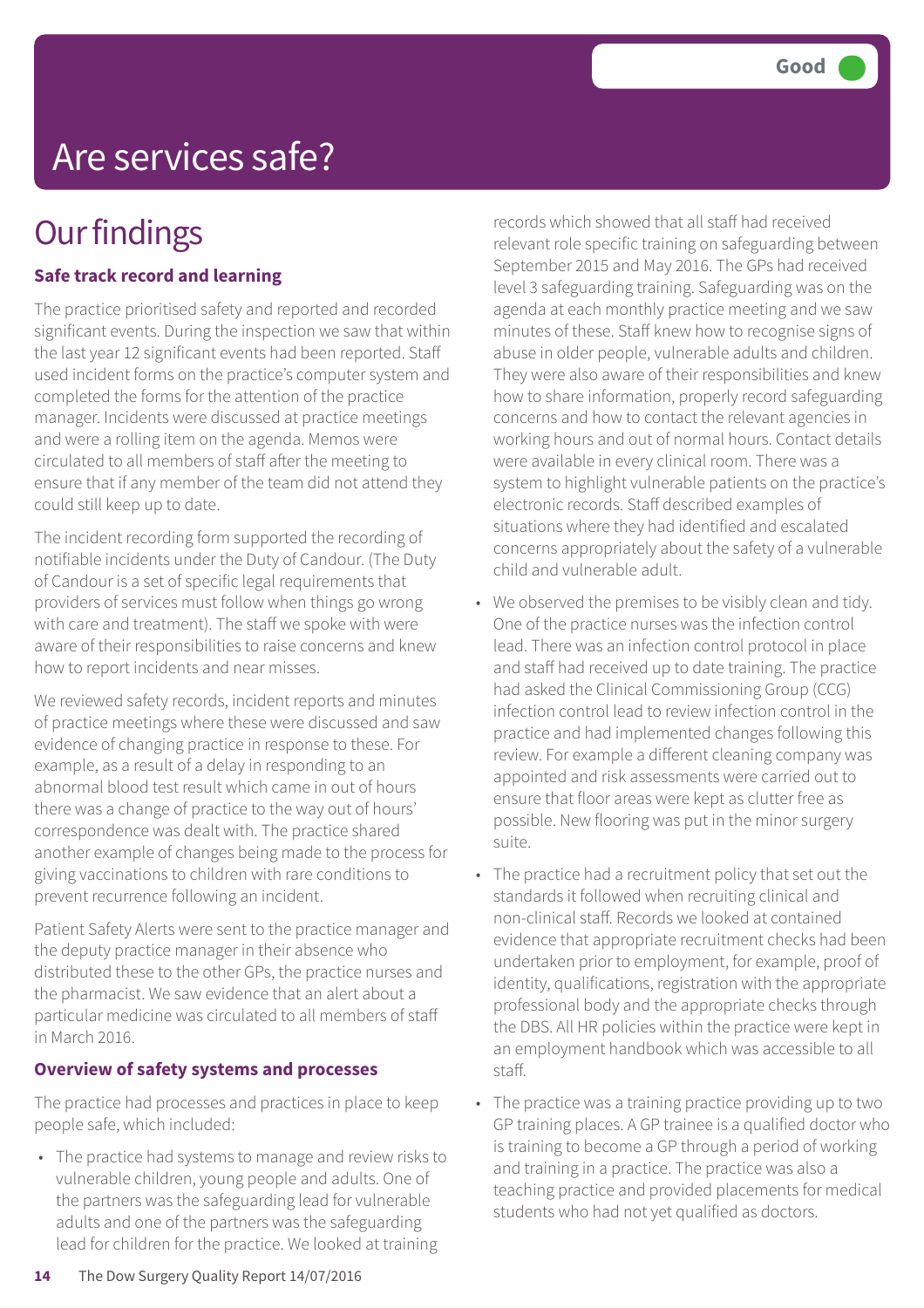### Are services safe?

- The practice had a policy and procedures for the safe management of medicines and monitoring the use of blank prescriptions. We saw that prescriptions were updated when patients' medicines changed and there was a system for repeat prescriptions which included reviews of patients' medicines. We saw evidence that the practice monitored patients on high risk medicines appropriately. Patient Group Directions (PGDs) had been adopted by the practice to allow nurses to administer medicines in line with legislation.
- There was a sharps injury policy and staff knew what action to take if they accidentally injured themselves with a needle or other sharp medical device. The practice had written confirmation that all staff were protected against Hepatitis B. All instruments used for treatment were single use. The practice had a contract for the collection of clinical waste and had suitable locked storage available for waste awaiting collection.

### **Monitoring risks to patients**

Most risks to patients were assessed and well managed.

• There were procedures in place for monitoring and managing risk to patients and staff safety. There was a health and safety policy available and fire training had been given to all staff between June 2015 and May 2016. The fire procedure was contained in the staff handbook which was accessible to all members of staff and the fire alarms were checked frequently. The practice manager was a trained fire marshal. The practice had not carried out a fire drill in the last 12 months and there had been no formal fire risk assessment. The practice manager was going to address this following the inspection. A legionella risk assessment was carried out in May 2016. Legionella is a term for a particular bacteria which can contaminate water systems in buildings.

- Staff confirmed they had the equipment they needed to meet patients' needs safely. Each clinical room was appropriately equipped.We saw evidence that the equipment was maintained.This included checks of electrical equipment, equipment used for patient examinations and treatment and items such as weighing scales and refrigerators. We saw evidence of calibration of equipment used by staff (this had been done in May 2015). Portable electric appliances were routinely checked and tested. This was last done in July 2015.
- Arrangements were in place for planning and monitoring the number of staff and mix of staff needed to meet patients' needs. There was a rota system in place for all the different staffing groups to ensure enough staff were on duty. For the GPs and practice nurses a buddy system was in place.

### **Arrangements to deal with emergencies and major incidents**

All staff received annual basic life support training. There was an instant messaging system on the computers in all the consultation and treatment rooms which alerted staff to any emergency. There was an oxygen cylinder and emergency medicines available to staff which were stored securely. All staff knew of the location. The expiry dates and stock levels of the medicines were being checked and recorded weekly by the nursing team. No medicines were stored in the GPs' bags.

The practice had a comprehensive business continuity plan for major incidents such as power failure or adverse weather conditions and a copy of this was kept off site with one of the GPs and a copy with the practice manager. This contained contact details of all members of staff.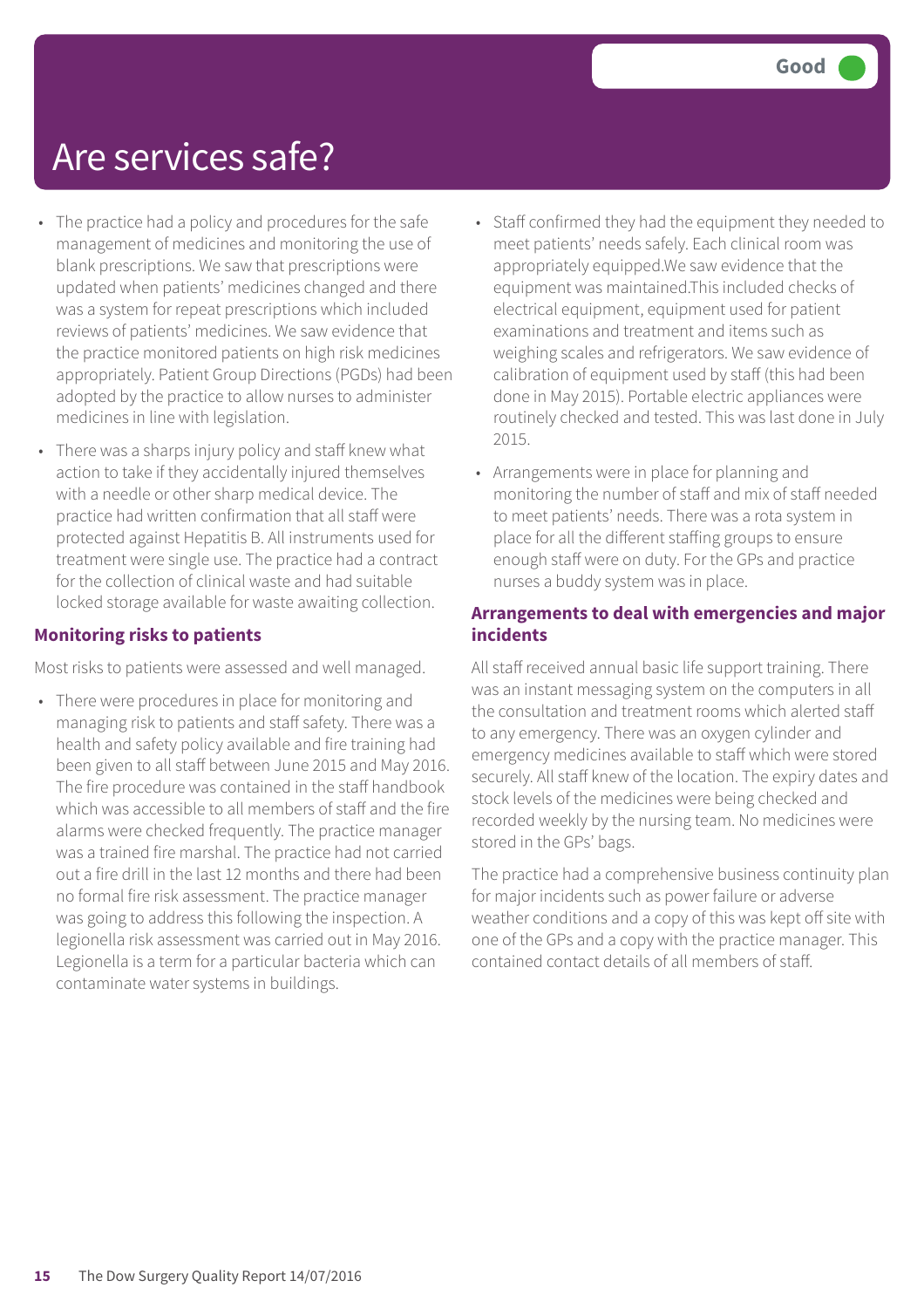# Are services effective?

(for example, treatment is effective)

## **Our findings**

### **Effective needs assessment**

The GPs and practice nurse we met with during the inspection were able to give a clear rationale for their approaches to treatment. Weekly meetings took place which all the GPs attended and nurse meetings took place on a monthly basis. We saw evidence of robust care plans for patients. We found that good care was given to patients on home visits and patients who were housebound had alerts on the system so that they could be cared for appropriately. Our discussions with the GPs and nurse showed that they were using the latest clinical guidance such as those from National Institute of Health and Care Excellence (NICE).

The practice supported the nurses with regular nursing journals to help them to keep up to date. The practice nurses attended regular study days and routinely attended the annual practice nurse study day. The practice nurses also attended the quarterly practice nurse forum run by Redditch and Bromsgrove Clinical Commissioning Group (CCG).

The GPs were leads in different areas and had regular meetings to discuss concerns and share learning.

#### **Management, monitoring and improving outcomes for people**

The practice participated in the Quality and Outcomes Framework (QOF). This is a system intended to improve the quality of general practice and reward good practice. The practice used the information collected for the QOF and performance against national screening programmes to monitor outcomes for patients. Current results were 98% of the total number of points available, with 9% exception reporting. The practice QOF scores were 1% above the CCG average and 3% above the national average. The exception reporting was 2% above the CCG average and the same as the national average. Exception reporting relates to patients on a specific clinical register who can be excluded from individual QOF indicators.

Data from 2014/15 showed;

• The percentage of patients with diabetes on the register, in whom the last blood sugar reading was at an

acceptable level was 84% compared with the CCG average of 77% and the national average of 78%. The exception reporting was 12.4% compared with the CCG average of 8% and national average of 10.8%.

- The percentage of patients with hypertension having regular blood pressure tests was 79% which was just below the CCG and national average of 84%. The exception reporting was 4.4% compared with the CCG average of 2.5% and national average of 3.8%.
- The percentage of patients with mental health problems who had a comprehensive, agreed care plan documented in the record, in the preceding 12 months was 89% which is comparable to the CCG average of 90% and national average of 88%.The exception reporting was 5.3% compared with the CCG average of 7.1% and national average of 11.1%.
- The percentage of patients diagnosed with dementia whose care had been reviewed in a face-to-face review in the preceding 12 months was 80% which was below the CCG average and national average of 84%. The exception reporting was 7% which was the same as the CCG average and just below the national average of 8%.

In order to improve this further the practice had introduced a better recall system in the past year so that patients who did not attend for review were reminded by telephone.

Clinical audits were carried out to demonstrate quality improvement and all relevant staff were involved to improve care and treatment and patients' outcomes. There had been 20 clinical audits undertaken in the last two years against NICE guidelines which demonstrated good outcomes for patients.

One of the audits reviewed the minor surgery carried out in the last year to ensure that consent was recorded appropriately and reviewed any post-operative complications. All audits demonstrated the practice was meeting agreed standards.

One of the GP partners at the practice had a special interest in dermatology (skin conditions). The GP used a dermatoscope (a hand held devise which uses light) to review skin lesions. The GP developed a protocol for referrals for skin lesions.

This GP was able to examine skin lesions using a dermatoscope and had developed a protocol to enable him to give a second opinion on suspicious skin lesions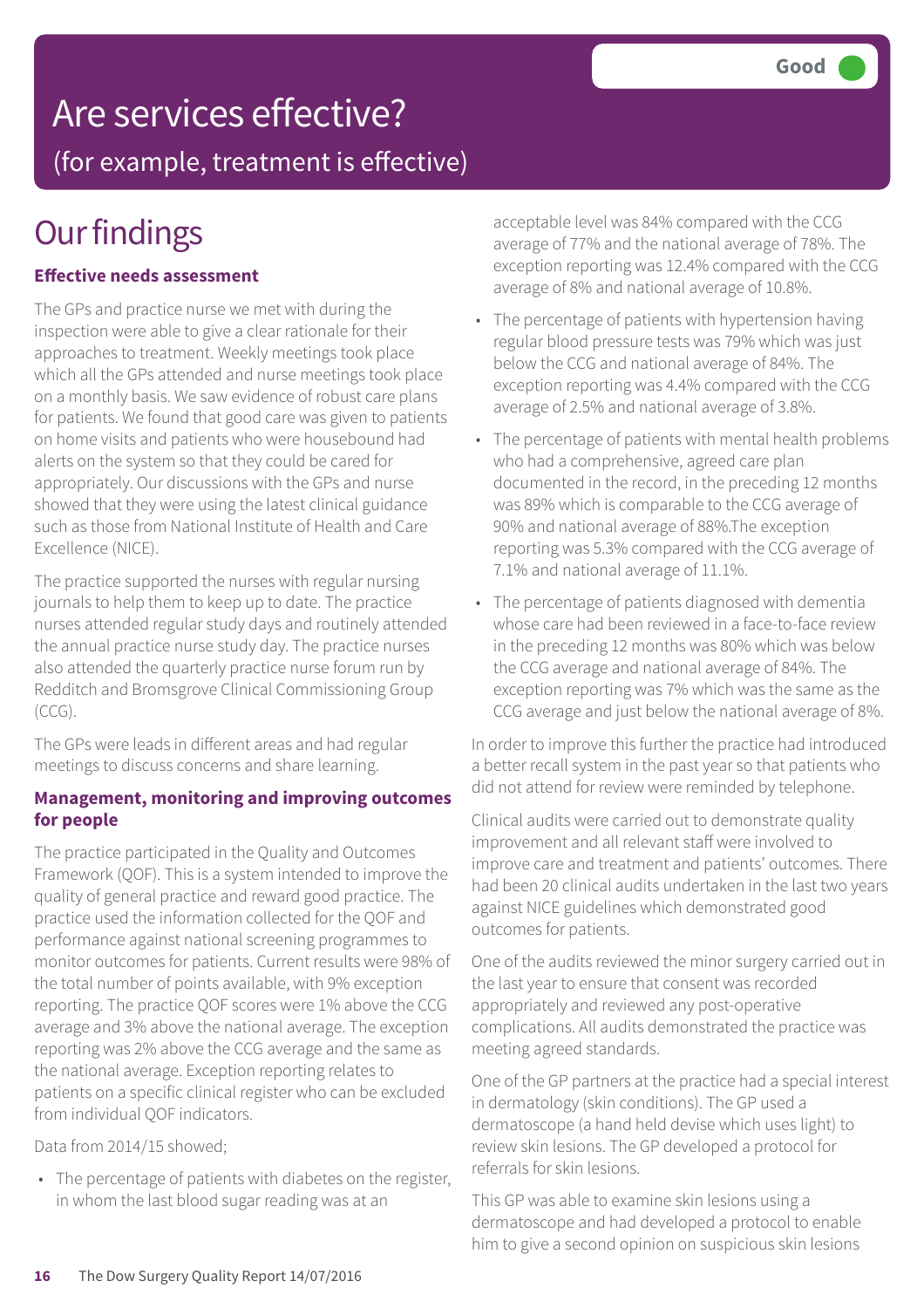### Are services effective? (for example, treatment is effective)

from other doctors at the practice. This meant that very few patients needed referral to a hospital skin specialist. In a recent audit of this service, out of 50 patients referred for a second opinion in one year, only four patients were referred to hospital who received appropriate treatment (one of these had skin cancer). The other 46 patients were reassured and did not need hospital referral.

### **Effective staffing**

We found that the GPs valued the importance of education and effective skill mix. Staff had the skills, knowledge and experience to deliver effective care and treatment. Staff felt that the GPs and practice managers had been supportive of their training needs.

The learning needs of staff were identified through a system of meetings. All staff received a full induction on their first day of employment. All staff had the essential training for their role and had completed online training modules such as safeguarding, equality and diversity and fire training. Further training needs were identified on an individual basis.

All new staff had an induction programme with training modules such as safeguarding, information management and infection control. Although we found that all the GPs and practice nurses had annual appraisals the non-clinical staff did not have this opportunity. Some members of the non-clinical team we spoke with had never had an appraisal and some had not had an appraisal for a number of years. They could did raise training needs with the practice manager when required. The non-clinical members of staff did say that they had support from the practice management team and there was an open-door policy.

The practice could demonstrate how they ensured role-specific training and updating for relevant staff. For example the practice nurses had regular updates for ear care, sexual health and cytology.

### **Coordinating patient care and information sharing**

The practice used electronic systems to communicate with other providers and to make referrals. The practice used the Choose and Book system which enabled patients to choose which hospital they wanted to attend and book their own outpatient appointments in discussion with their chosen hospital.

The practice had systems in place to provide staff with the information they needed. An electronic patient record was used by all staff to co-ordinate, document and manage patients' care. Scanned paper letters were saved on the system for future reference. All investigations, blood tests and X- rays were requested and the results were received online.

Staff worked together and with other health and social care services to understand and meet the range and complexity of patients' needs and to assess and plan ongoing care and treatment. This included when patients moved between services, including when they were referred, or after they were discharged from hospital. The practice had a system in place to ensure a GP or nurse called patients within 24 hours of discharge for those patients on the unplanned admissions register and then arranged to see them as required. We saw evidence that palliative care meetings took place on a six weekly basis and that care plans were routinely reviewed and updated. The meetings involved Macmillan nurses.

#### **Consent to care and treatment**

Patients' consent to care and treatment was always sought in line with legislation and guidance. Staff understood the relevant consent and decision-making requirements of legislation and guidance, including the Mental Capacity Act 2005. When providing care and treatment for children and young people, assessments of capacity to consent were also carried out in line with relevant guidance. Where a patient's mental capacity to consent to care or treatment was unclear the GP or nurse assessed the patient's capacity and, where appropriate, recorded the outcome of the assessment.

We saw good examples of consent forms used for minor surgery such as cryotherapy (used to treat warts with low temperatures).

### **Supporting patients to live healthier lives**

Health promotion information was available in the waiting area of the practice. Patients who might be in need of extra support were identified by the practice such as those needing end of life care, carers and those at risk of developing a long-term condition.

The practice had a comprehensive screening programme. The practice's uptake for the cervical screening programme was 82%, which was the same as the national average.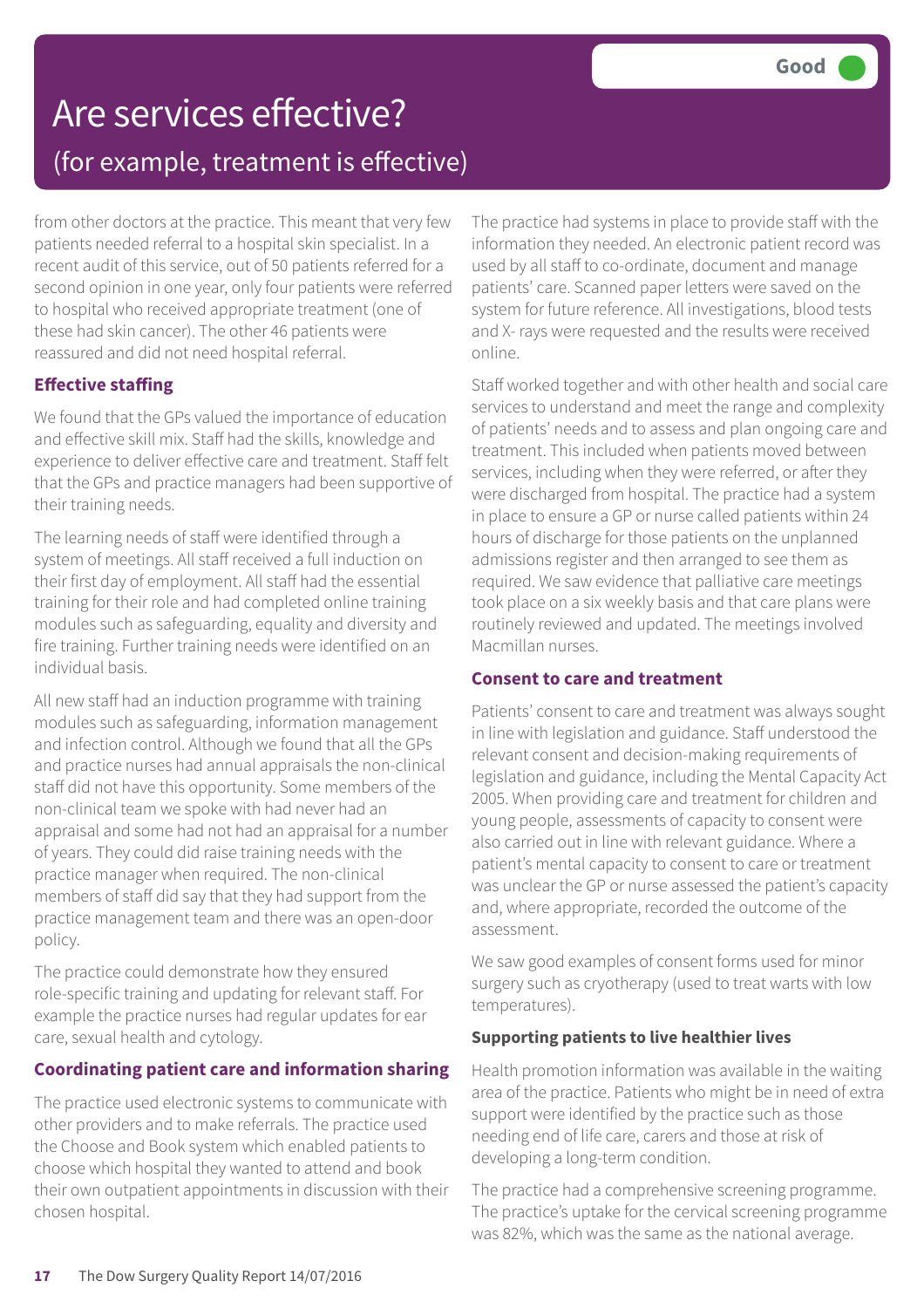### Are services effective?

### (for example, treatment is effective)

The practice also carried out NHS health checks for patients aged 40-74 years. In the last year the practice had carried out 167 NHS health checks.

The practice offered screening for breast cancer and bowel cancer. For example:

- The percentage of patients aged 50-70, screened for breast cancer in the last 36 months was 76% which was the same as the CCG average and above the national average of 72%.
- The percentage of patients aged 60-69, screened for bowel cancer in the last 30 months

was 55% which was slightly below the CCG average of 60% and national average of 58%

Flu clinics were advertised on the practice website and in the practice waiting area.

Childhood immunisation rates for the vaccinations given were comparable to the CCG averages. For example:

- For the vaccinations given to under two year olds ranged from 83% to 99% compared with the CCG average of 82% to 99%
- For five year olds from 93% to 98% compared with the CCG average of 94% to 98%.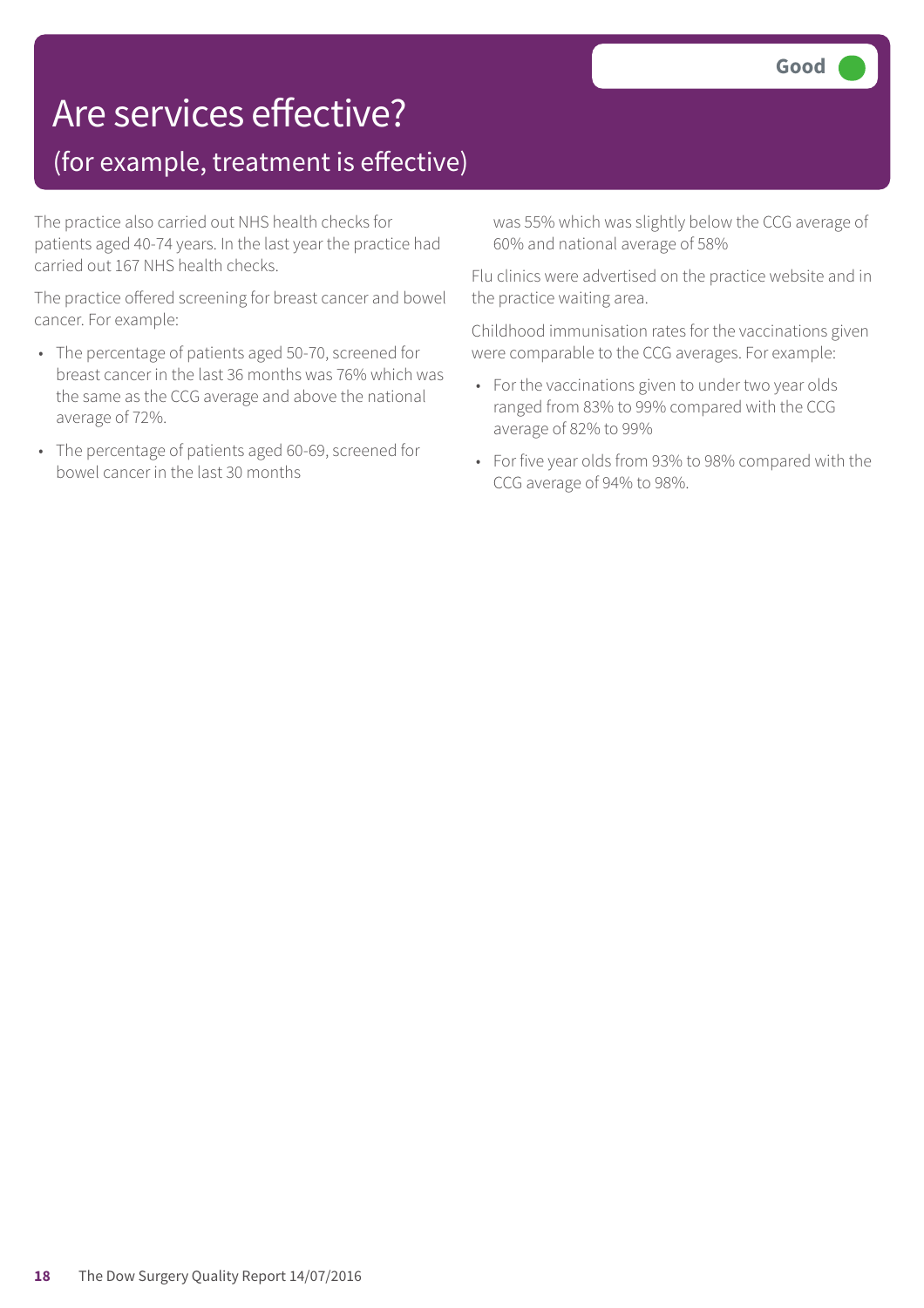# Are services caring?

## **Our findings**

### **Respect, dignity, compassion and empathy**

During the inspection we observed that members of staff were professional and very helpful to patients both attending at the reception desk and on the telephone. We saw that patients were treated with dignity and respect. Curtains were provided in the consultation rooms so that patients' privacy and dignity was maintained during examinations, investigations and treatments. We noted that consultation room doors were closed during consultations and that conversations taking place in these rooms could not be overheard. Reception staff knew when patients wanted to discuss sensitive issues or appeared distressed they could offer them a private room to discuss their needs. Staff shared an example of a patient who was embarrassed and wanted to talk in private about a sensitive issue.

Most of the 31 patient Care Quality Commission comment cards we received were positive about the service experienced. Many of these commented on the kindness of the GPs and nurses. Comment cards highlighted that staff responded compassionately when they needed help and provided support when required.

Patients described clinical staff as efficient, respectful and caring and the standard of care they had received as high.

We spoke with 10 patients during the inspection. Most patients we spoke with were extremely happy with the care they received. They were complimentary about the clinical staff, describing them as helpful, understanding and felt that they were treated with dignity and respect. Patients told us they felt involved in their care, and that GPs provided guidance and took the time to discuss treatment options.

We did note negative comments about the attitude of reception staff in CQC comment cards. We also heard similar feedback from some of the patients we spoke with on the day of the inspection. We passed these comments and feedback on to the practice. Results from the National GP Patient Survey published in January 2016 which showed that 76% of patients said they found the receptionists at the practice helpful which was below the CCG average of 88% and national average of 87%.

Results from the National GP Patient Survey published in January 2016 showed patients felt they were treated with compassion, dignity and respect. The practice was in line with and sometimes above local and national average for its satisfaction scores on consultations with GPs and nurses.

For example:

- 93% of patients said the GP was good at listening to them compared to the CCG average of 90% and national average of 89%.
- 90% of patients said the GP gave them enough time which was above the CCG average of 88% and national average of 87%.
- 99% of patients said they had confidence and trust in the last GP they saw which was above the CCG average of 98% and national average of 95%.
- 92% of patients said the last GP they spoke to was good at treating them with care and concern which was above the CCG average of 88% and national average of 85%.
- 92% of patients said the last nurse they spoke to was good at treating them with care and concern which was above the CCG average of 92% and national average of 91%.

### **Care planning and involvement in decisions about care and treatment**

Patients we spoke with told us that their care and treatment was discussed with them and they felt involved in decision making. They also told us they felt listened to and supported by clinical staff. They felt they had sufficient time during consultations to make an informed decision about the choice of treatment available to them. Patient feedback on the comment cards we received was positive and aligned with these views.

Results from the National GP Patient Survey published in January 2016 showed patients responded positively to questions about their involvement in planning and making decisions about their care and treatment. Results were in line with and sometimes just below local and national averages. For example:

• 88% of patients said the last GP they saw was good at explaining tests and treatments compared to the CCG average of 88% and national average of 86%.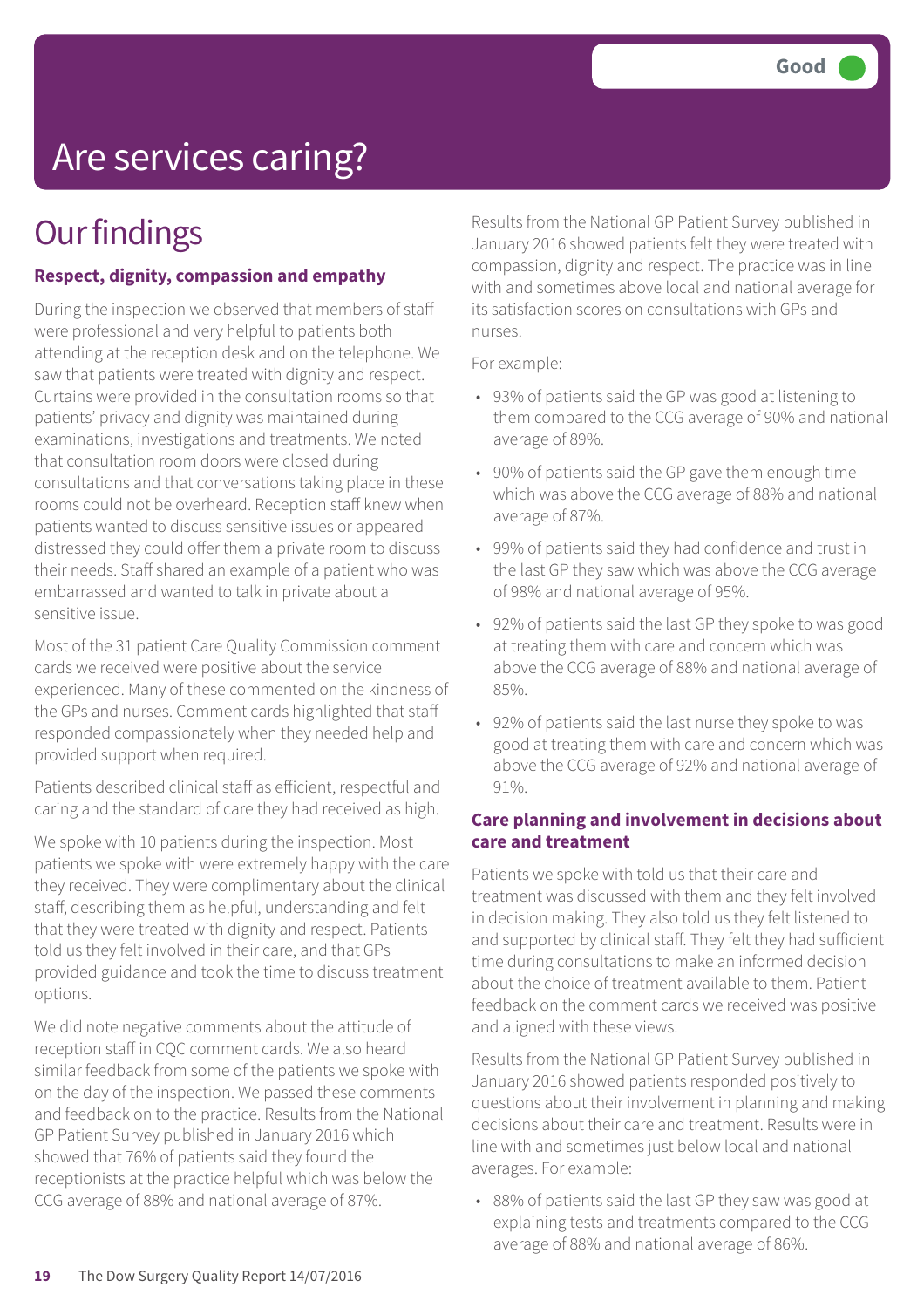### Are services caring?

- 83% of patients said the last GP they saw was good at involving them in decisions about their care which was above the CCG average of 82% and national average of 81%.
- 84% of patients said the last nurse they saw was good at involving them in decisions about their care which was just below the CCG average of 86% and national average of 85%.

Staff told us that interpreting services were available for patients who did not have English as a first language. One of the GP partners was able to speak a number of different languages and helped with interpreting for patients when required. If a patient did not have English as a first language then practice staff would print off information from Patient UK using the translation tab so that it was available in their own language. A hearing loop was available and staff were currently awaiting deaf awareness training. This had been booked. Easy read leaflets were available for patients with learning disabilities.

We spoke with the care home managers of two local care homes both of whom were extremely happy with the care provided by the practice. They described the GPs as friendly, professional and responsive. Both care home

managers explained that one of the GP partners did a weekly care round but if there was a problem outside of this they would ring up and one of the GPs would always visit on the same day.

#### **Patient/carer support to cope emotionally with care and treatment**

Patients we spoke with were positive about the emotional support provided by the practice and rated it well in this area. Notices in the patient waiting room sign posted patients to a number of support groups and organisations. There was an in house counselling service available.

The practice maintained a register of carers. Carers known to the practice were coded on the computer system so that they could be identified and offered support. All carers were seen annually. 2% of the practice patient list were identified as carers. All the carers were given a yellow card so that they could receive appropriate support.

Staff told us that if families had suffered bereavement, their usual GP contacted them. This call was either followed by a patient consultation at a flexible time or by giving them advice on how to find a support service.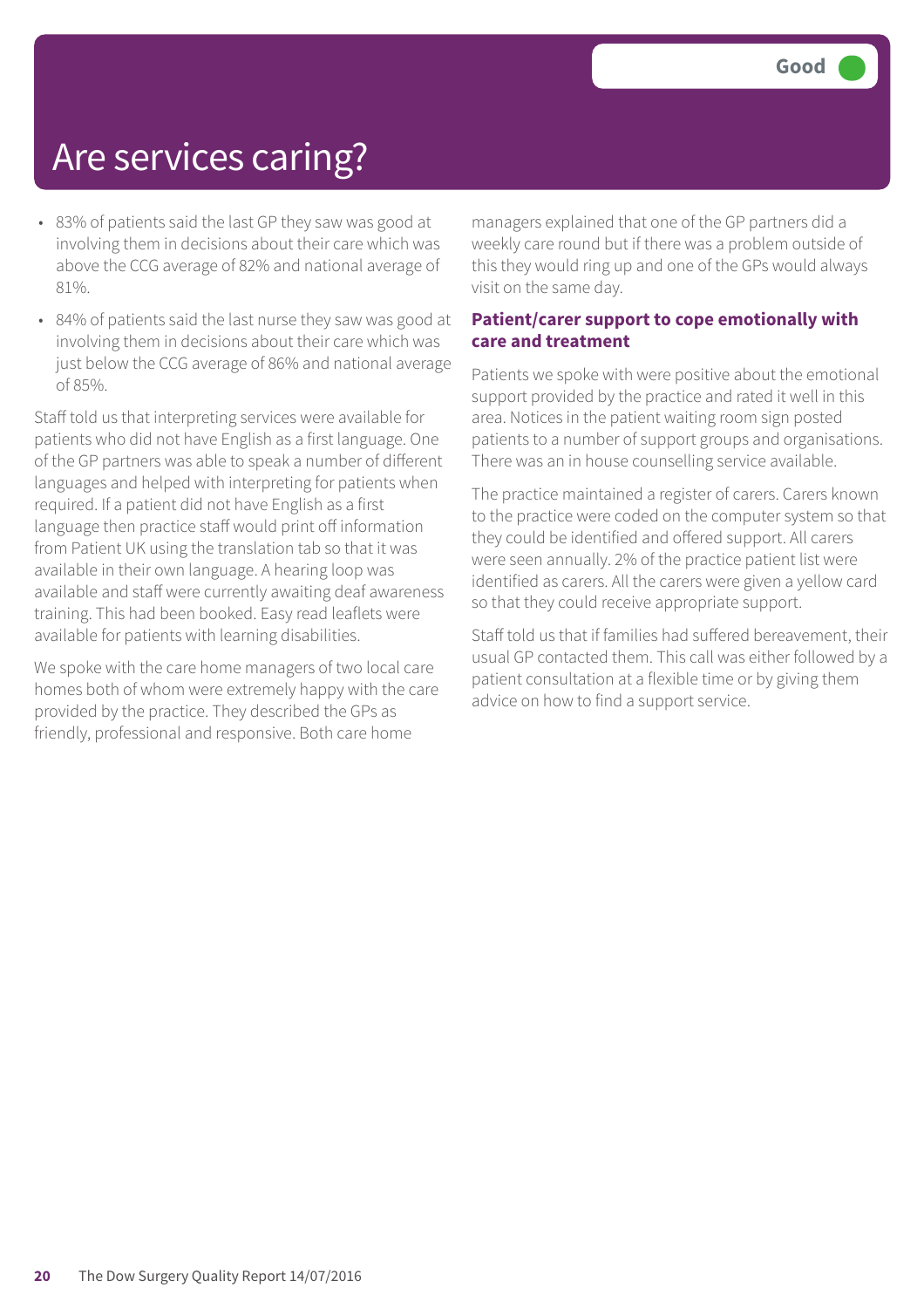# Are services responsive to people's needs?

(for example, to feedback?)

## **Our findings**

### **Responding to and meeting people's needs**

The practice worked with Redditch and Bromsgrove Clinical Commissioning Group (CCG) to plan services and improve outcomes for patients in the area. The CCG informed us that the practice engaged well with them.

Services were planned and delivered to take into account the needs of different patient groups and to help provide flexibility, choice and continuity of care. For example:

- There were longer appointments available for patients with a learning disability. All patients on the learning disability register were offered an annual health check. At the time of the inspection the practice had 38 patients on the learning disability register and all of them had been for their annual health check in the last 12 months.
- The GPs and nurses triaged all emergencies on a rotational basis daily. Telephone consultations were available with GPs Monday to Friday.
- Home visits were available for older patients and patients who had clinical needs which resulted in difficulty attending the practice.
- Same day appointments were available for children if a parent/carer was concerned and those patients with medical problems that required same day consultation.
- There were disabled facilities, a hearing loop and translation services available.
- The practice had a register for unplanned admissions and care plans were in place for each of these patients.
- The GPs at the practice met regularly to discuss diabetes, Chronic Obstructive Pulmonary Disease (COPD) (lung disease) and asthma. Longer appointments were given to patients with multiple health conditions.
- Phlebotomy (blood taking service) was offered at the practice which avoided the need for patients to go to the local hospital.
- The practice offered a service where prescriptions could be delivered straight to the pharmacist so the patient could collect medicines directly from the pharmacist.
- The practice offered online repeat prescription requesting which benefited those patients with time restrictions.
- A pharmacist visited the practice weekly and carried out medicine reviews as well as answering patients' queries.
- Antenatal and postnatal checks were carried out in the practice.
- The practice worked with counsellors who offered advice and information for patients who were suffering from mental health issues.
- There was awareness amongst the GPs and practice nurses of local issues and needs. One of the practice nurses felt it would be beneficial for patients to have a drop in clinic once a week to discuss family planning issues. The practice nurse introduced the idea to the GPs and the clinic now ran every Monday with up to 15 women attending per session.

### **Access to the service**

The practice was open between 8am and 6.30pm Monday to Friday. The practice offered extended hours on a Wednesday from 7.30am and one day a week until 8.10pm. Appointments were available during these times.

Results from the National GP Patient Survey published in January 2016 showed that patients' satisfaction with how they could access care and treatment was in line with or below local and national averages. Most patients we spoke with on the day of the inspection said they were able to make appointments when they needed to.

- 76% of patients were satisfied with the practice's opening hours compared to the CCG average of 78% and national average of 78%.
- 67% of patients said they could get through easily to the practice by telephone compared to the CCG average of 78% and national average of 73%.
- 62% of patients described their experience of making an appointment as good compared to the CCG average of 76% and the national average of 73%.
- 54% of patients said they usually waited 15 minutes or less after their appointment time compared to the CCG average of 55% and national average of 58%.

In response to this feedback the practice had employed another member of staff to answer calls from patients.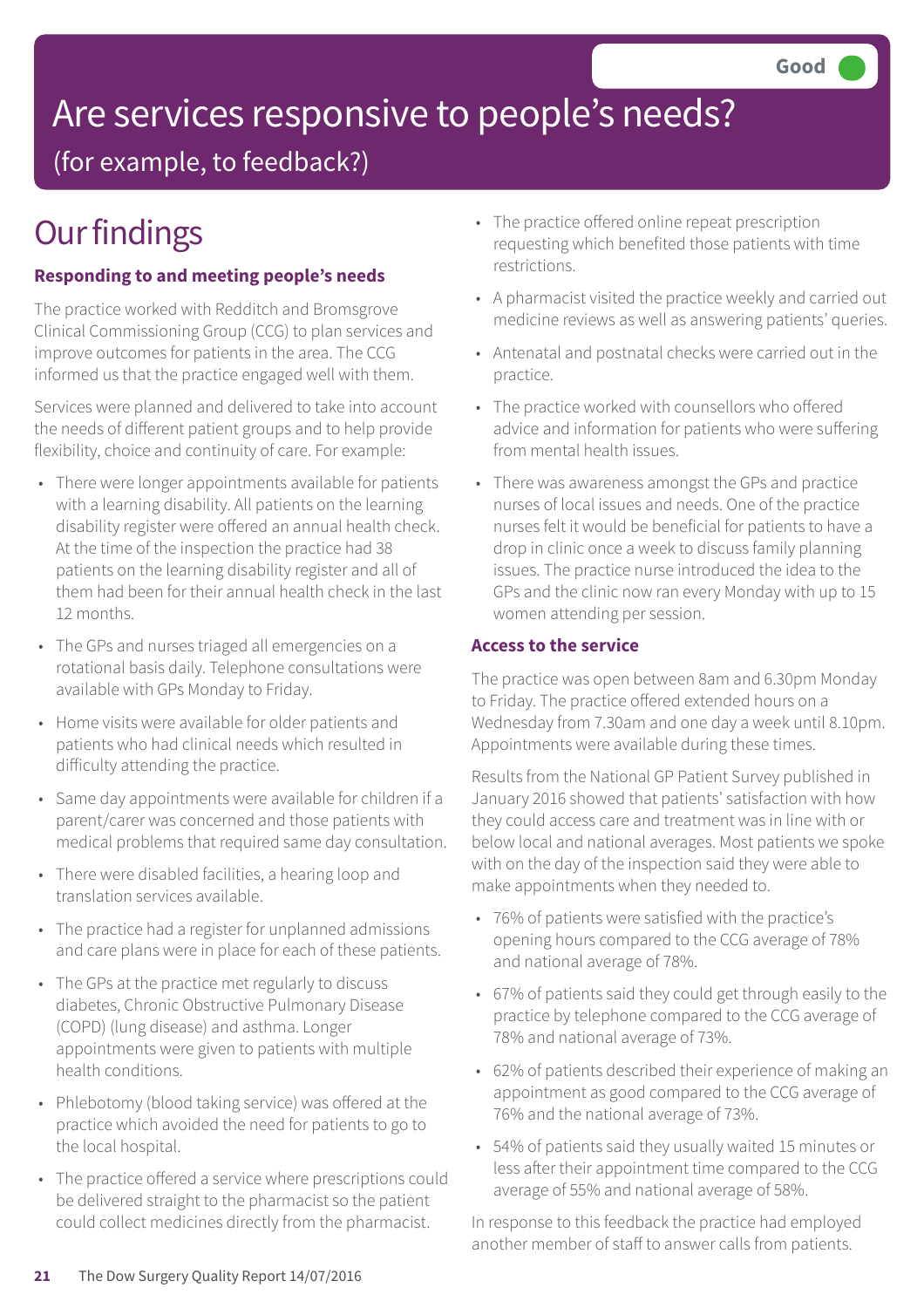# Are services responsive to people's needs?

### (for example, to feedback?)

### **Listening and learning from concerns and complaints**

The practice had a system in place for handling complaints and concerns. Their complaints policy and procedures were in line with recognised guidance and contractual obligations for GPs in England. The practice manager handled all complaints at the practice.

We saw that information was available to help patients understand the complaints system on the practice's website. Leaflets were available which set out how to complain and what would happen to the complaint and the options available to the patient.

We looked at eight formal complaints received in the last year and found these had been dealt with according to their policy and procedure. We saw evidence that complaints were discussed at meetings and lessons were learned from these. We noted that one of the complaints offered the patient further explanations as to why certain clinical decisions had been made. We saw that the practice offered meetings with patients when complaints were raised so that they could be resolved face to face when this was considered appropriate.